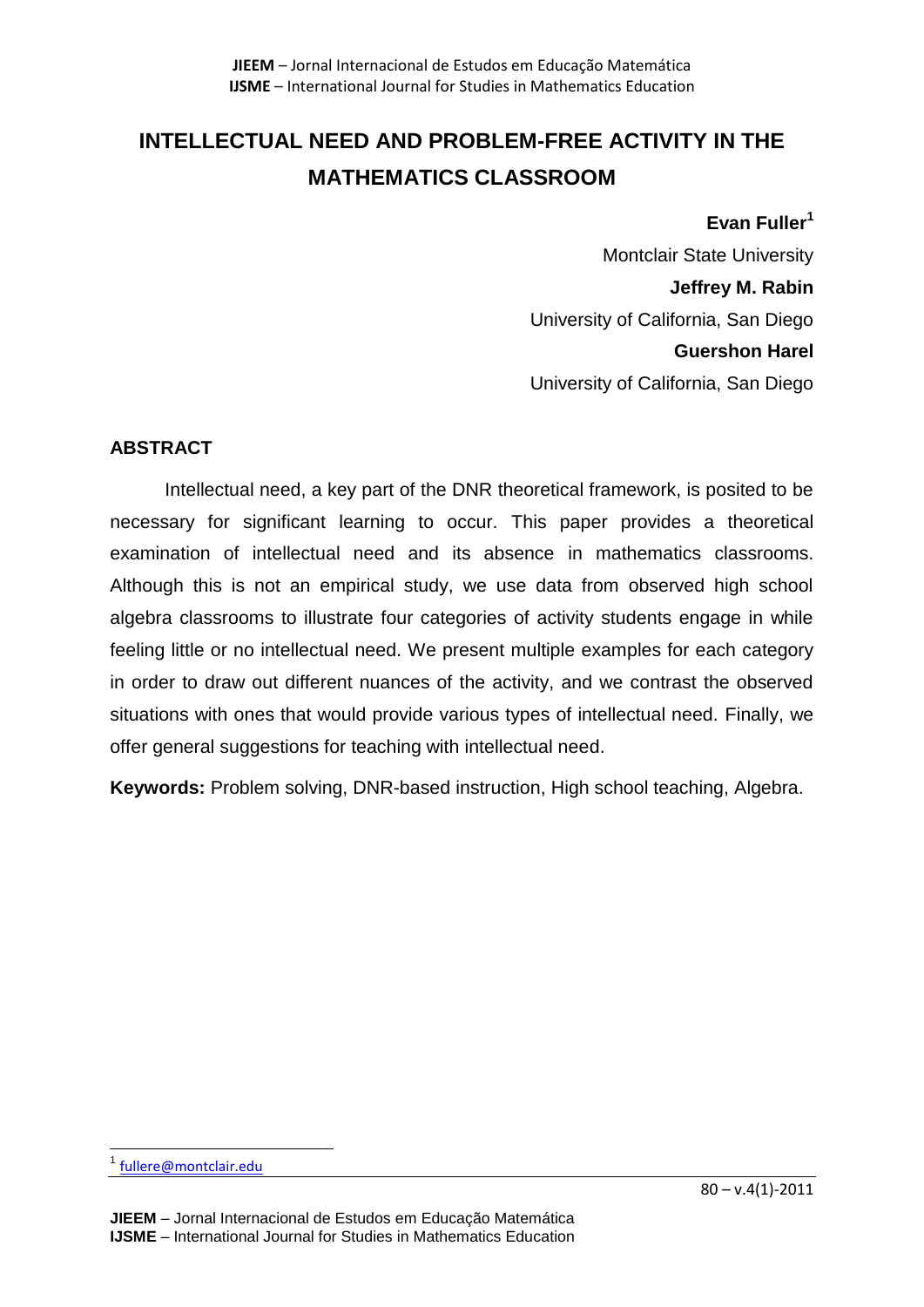Years of experience with schools have left us with a strong impression that most students, even those who are eager to succeed in school, feel intellectually aimless in mathematics classes because we—teachers—fail to help them realize an *intellectual need* for what we intend to teach them. The goal of this paper is to define *intellectual need* and explore some of the criteria for an absence of intellectual need. These criteria have emerged from reflection on our observations of classrooms. We will present and categorize classroom activities that we observed in which intellectual need was mostly absent.

The notion of *intellectual need* resides in a theoretical framework called *DNRbased instruction in mathematics* (for more detailed discussions of DNR, see Harel, 2007, 2008a, 2008b, 2008c), although similar notions occur in other frameworks. Harel presents DNR as a system consisting of three categories of constructs: *premises:* explicit assumptions underlying the DNR concepts and claims, *concepts:* constructs defined and oriented within these premises*, and instructional principles:*  claims about the potential effect of teaching actions on student learning*.* The initials D*,* N*,* and R stand for the three foundational instructional principles of the framework: *Duality, Necessity, and Repeated reasoning.* Relevant to this paper is the Necessity Principle, which states:

> *For students to learn what we intend to teach them, they must have a need for it, where 'need' means intellectual need, not social or economic need (Harel, 2008b).*

Within DNR, learning is driven by exposure to problematic situations that result in a learner experiencing perturbation, or disequilibrium in the Piagetian sense. The drive to resolve these perturbations has both psychological and intellectual components. The psychological components pertain to the learner's *motivation,*  whereas the intellectual components pertain to *epistemology*: the structure of the knowledge domain in question, both for the learner as an individual and as the domain developed historically and is viewed by experts today. At present, DNR is primarily concerned with the intellectual components of perturbations, as emphasized in the Necessity Principle. In particular, the Necessity Principle implies that it is useful for individuals to experience intellectual perturbations that are similar to those that resulted in the discovery of new knowledge. At this point, historical and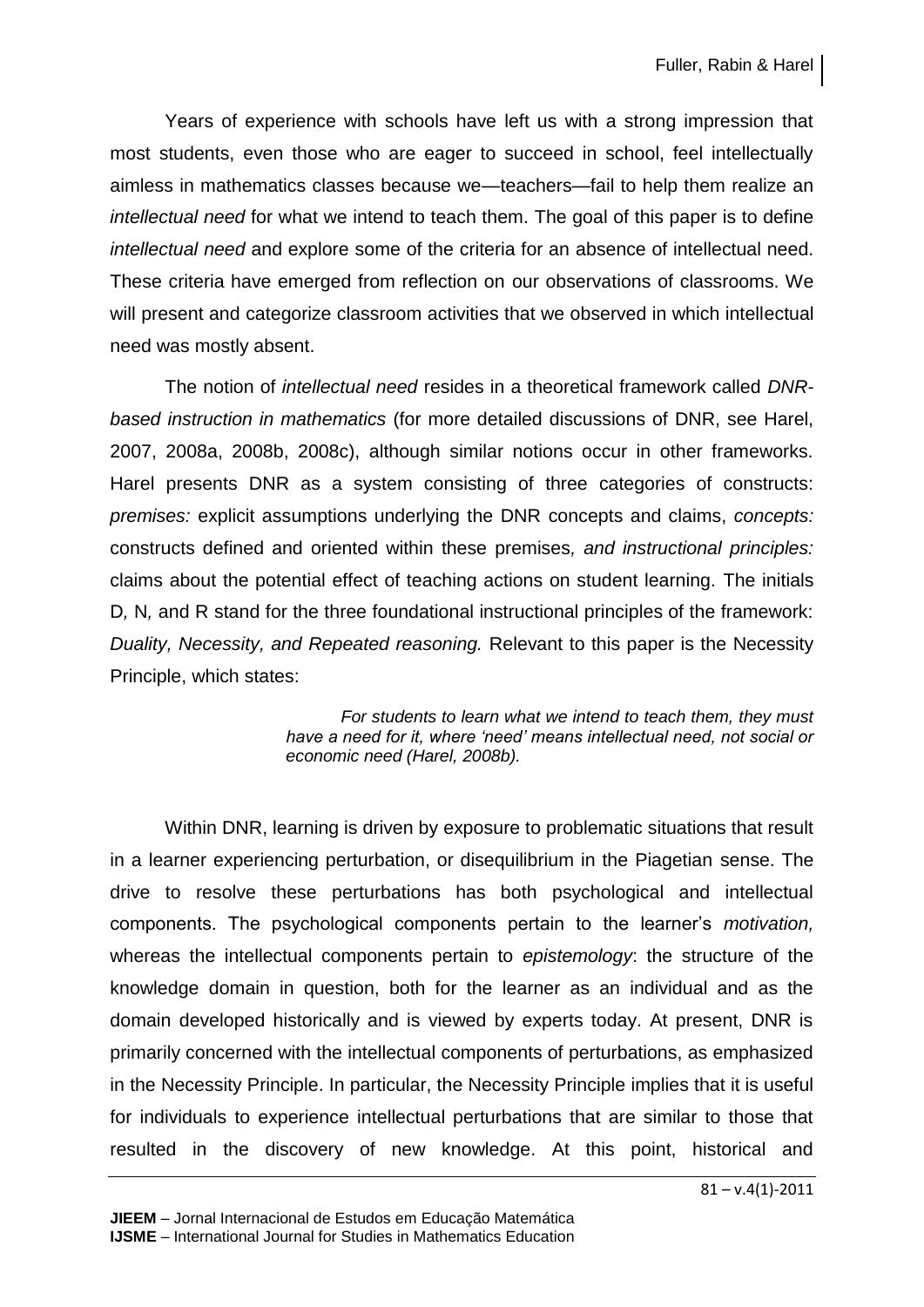epistemological analyses have identified five categories of intellectual need in mathematics (Harel, 2008b):

- The *need for certainty* is the need to prove, to remove doubts. One's certainty is achieved when one determines—by whatever means he or she deems appropriate—that an assertion is true. Truth alone, however, may not be the only need of an individual, who may also strive to explain *why* the assertion is true.
- The *need for causality* is the need to explain*—*to determine a cause of a phenomenon, to understand what makes a phenomenon the way it is. For example, it is arguable (and has been argued historically) that proof by contradiction does not explain what makes an assertion true. Thus, one might continue to experience a need for causality regarding some assertion even after seeing an indirect proof that provided certainty.
- The *need for computation* includes the need to quantify and to calculate values of quantities and relations among them. It also includes the need to find more efficient computational methods, such as one might need to extend computations to larger numbers in a reasonable "running time."
- The *need for communication* includes the need to persuade others than an assertion is true. It also includes the need to establish common definitions, notations, and conventions, and to describe mathematical objects unambiguously.
- The *need for connection and structure* includes the need to organize knowledge learned into a structure, to identify similarities and analogies, to extend and generalize, and to determine unifying principles and axiomatic foundations.

The need for causality does not refer to physical causality in some real-world situation being mathematically modeled, but to logical causality (explanation, mechanism) within the mathematics itself. The need for computation is not a student's psychological motivation to solve drill exercises on algorithms, but her intellectual recognition that realistic and compelling problems *require* the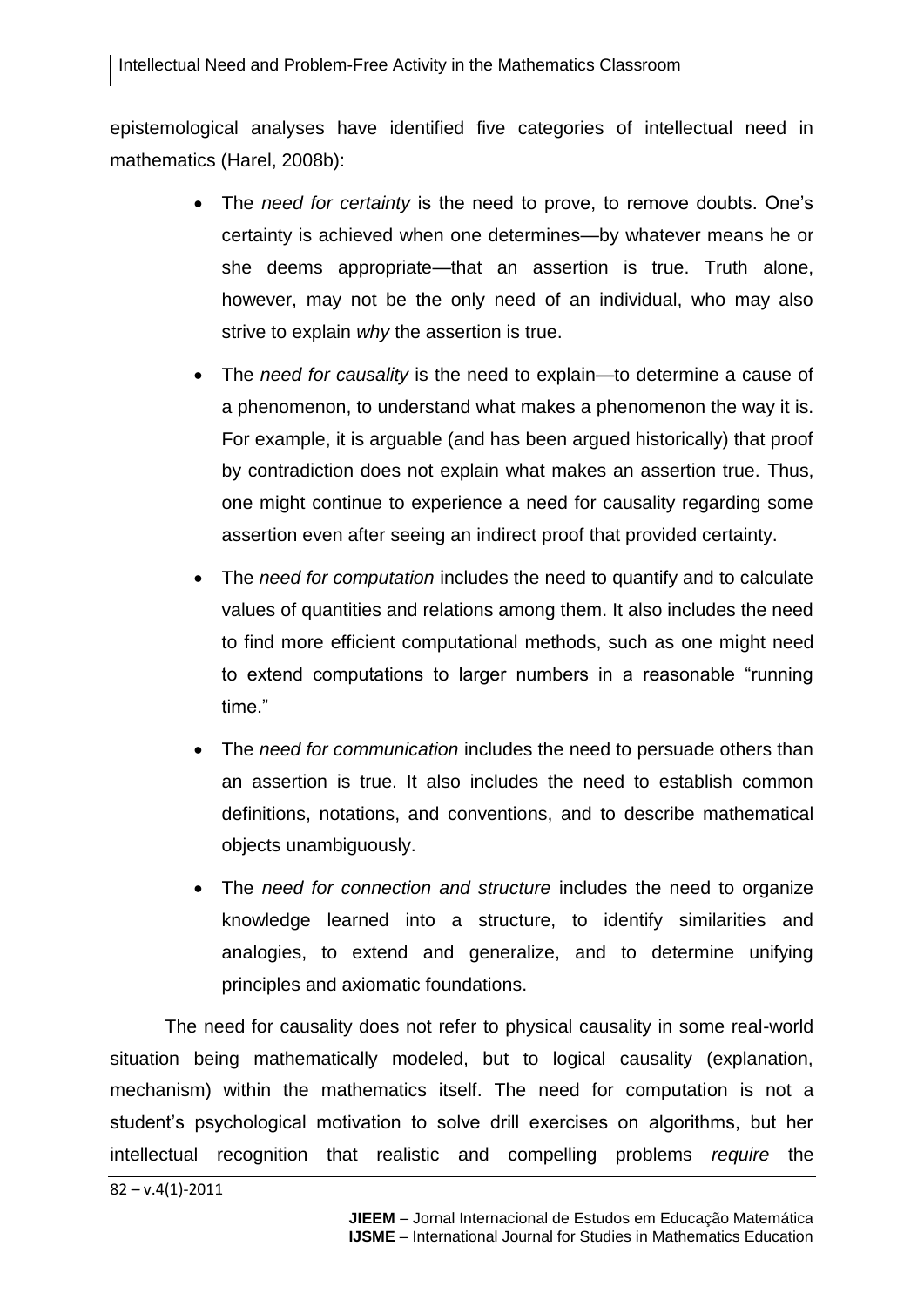development of efficient computational methods for their solution. These five needs have driven the historical development of mathematics and characterize the organization and practice of the subject today (Harel, 2008b). DNR-based instruction is structured so that these same needs drive student learning of specific topics *and* help them construct a global understanding of the epistemology of mathematics as a discipline. Some intellectual needs have been recognized in other theoretical frameworks under other names. For example, Realistic Mathematics Education (Gravemeijer, 1994) recognizes several specific goals for the core activity of *mathematizing* which correlate with DNR's intellectual needs: certainty, generality, exactness, and brevity. DNR's Necessity Principle is an analogue of the RME dictum that students must engage in mathematical activities that are real to them, for which they see a purpose. Initially, this may mean problems arising in the "real" (nonmathematical) world, but as students progress mathematics becomes part of their world and "self-contained" or "abstract" mathematical problems become equally real. Thus, what stimulates intellectual need depends on the learner at any given time.

Our concern in this paper is to give examples of classroom activities in which intellectual need is absent, and to discuss how the structure of the activity eliminates intellectual need. We explore the implications of DNR for classroom practice by suggesting alternative teaching actions for each example based upon appropriate categories of intellectual need.

When students participate in mathematical activities that stimulate intellectual need, we say that they are engaged in *problem-laden activity*. Unfortunately, many students are engaged in *problem-free activity*, in which they are driven by factors other than intellectual need and, as a result, do not have a clear mental image of the problem that is being solved, or indeed an understanding that *any* intellectual problem is being solved. The idea of problem-free activity can be related to Vinner's (1997) concepts of pseudo-conceptual behavior and pseudo-analytical behavior. In contrast to conceptual behavior, which involves thinking about concepts and their relations or logical connections, pseudo-conceptual behavior looks like conceptual behavior but occurs when one applies a surface-level strategy that does not involve control, reflection, or analysis. Similarly, pseudo-analytical behavior can look like analytical behavior, but it involves procedural knowledge and superficial ideas of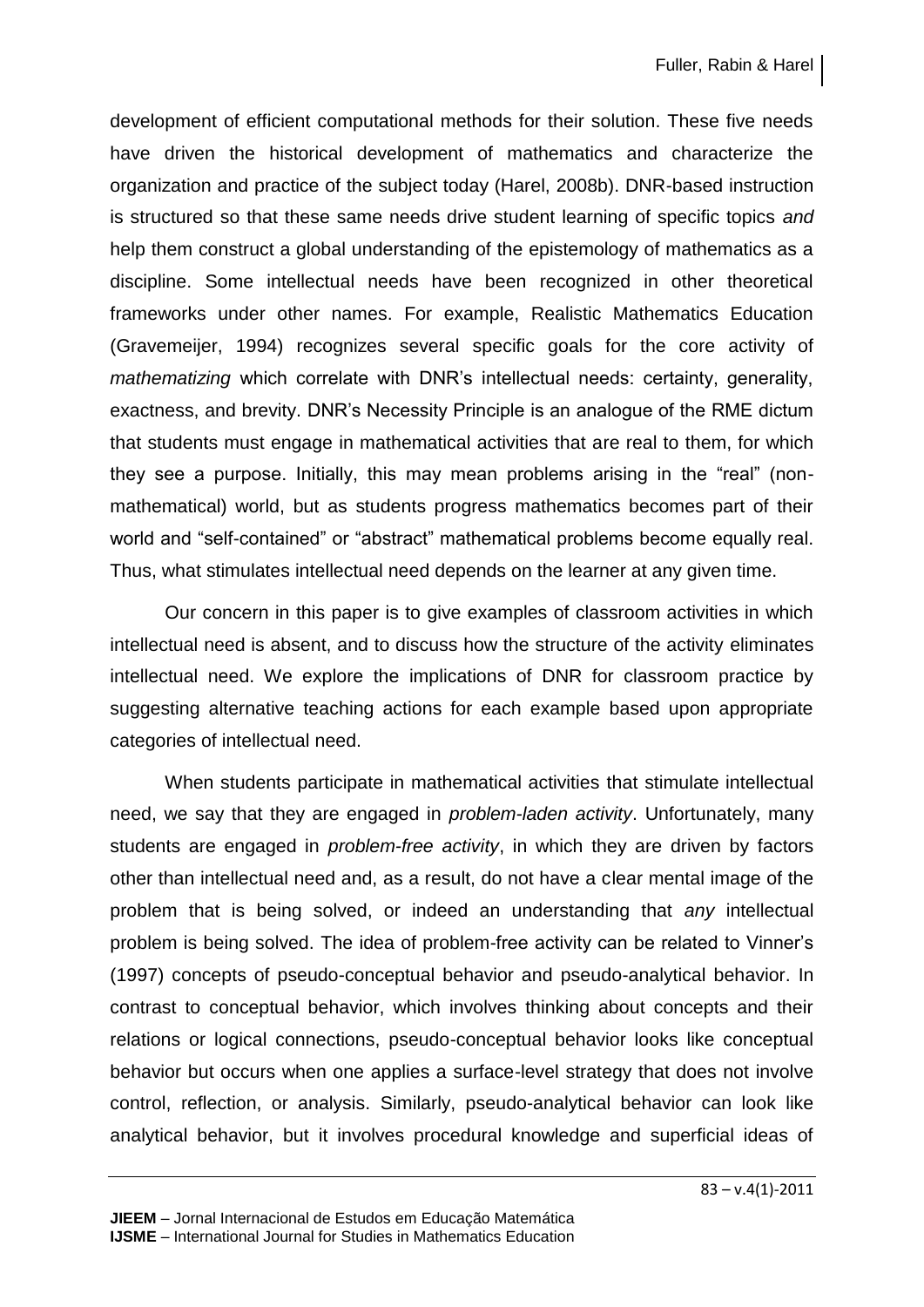similarity without analysis or understanding why things work. For instance, a pseudoanalytical solution of the equation  $x^2 - 5x + 6 = 2$  is as follows: factor to get (  $(x - 2) = 2$ , then set  $x - 3 = 2$  and  $x - 2 = 2$  to obtain the solution set  $\{4, 5\}$ . A student using such a procedure views the problem as similar to  $x^2 - 5x + 6 = 0$  and tries to apply the solution method from this type of equation without considering whether it makes sense in the current problem. Students engaging in pseudoconceptual and pseudo-analytical behavior need not be aware of it; they are not usually *choosing* to apply a superficial strategy that eliminates the need to intellectually engage with a topic or problem, even though the behavior has this effect.

Our notion of problem-free activity is similar to pseudo-analytical and pseudoconceptual behavior in that all involve thought processes that may be difficult for an observer to detect, and there is significant overlap between the phenomena. However, problem-free activity focuses on students' understanding of a task and the needs it might stimulate, whereas pseudo-analytical behavior focuses on the thought processes that are taking place during the activity. It is possible for a student to fully understand and appreciate a problem posed but attempt a pseudo-analytical solution that involves only superficial similarity. Conversely, a student might be unclear about what exactly a question is asking, but nevertheless apply a thoughtful strategy that he understands the justification for. Vinner indicates that it is important for teachers to be aware of pseudo-conceptual and pseudo-analytical behavior, but he does not specify the teacher's role in such behavior. In contrast, the teacher's influence is central to our interest in the phenomenon of problem-free activity.

Mathematical activity falls into a spectrum between extremely problem-free and extremely problem-laden, but many examples fall clearly on one side of the spectrum. For instance, students frequently participate in mathematical activities primarily in order to satisfy the teacher or get a good grade. Teachers may explicitly cite this as the reason for such activity, or they may focus on procedures to the extent that problems become simply opportunities to carry out the procedure that the teacher expects. The tasks that teachers present, what issues are discussed, and the way in which student questions or alternative solutions are addressed all have a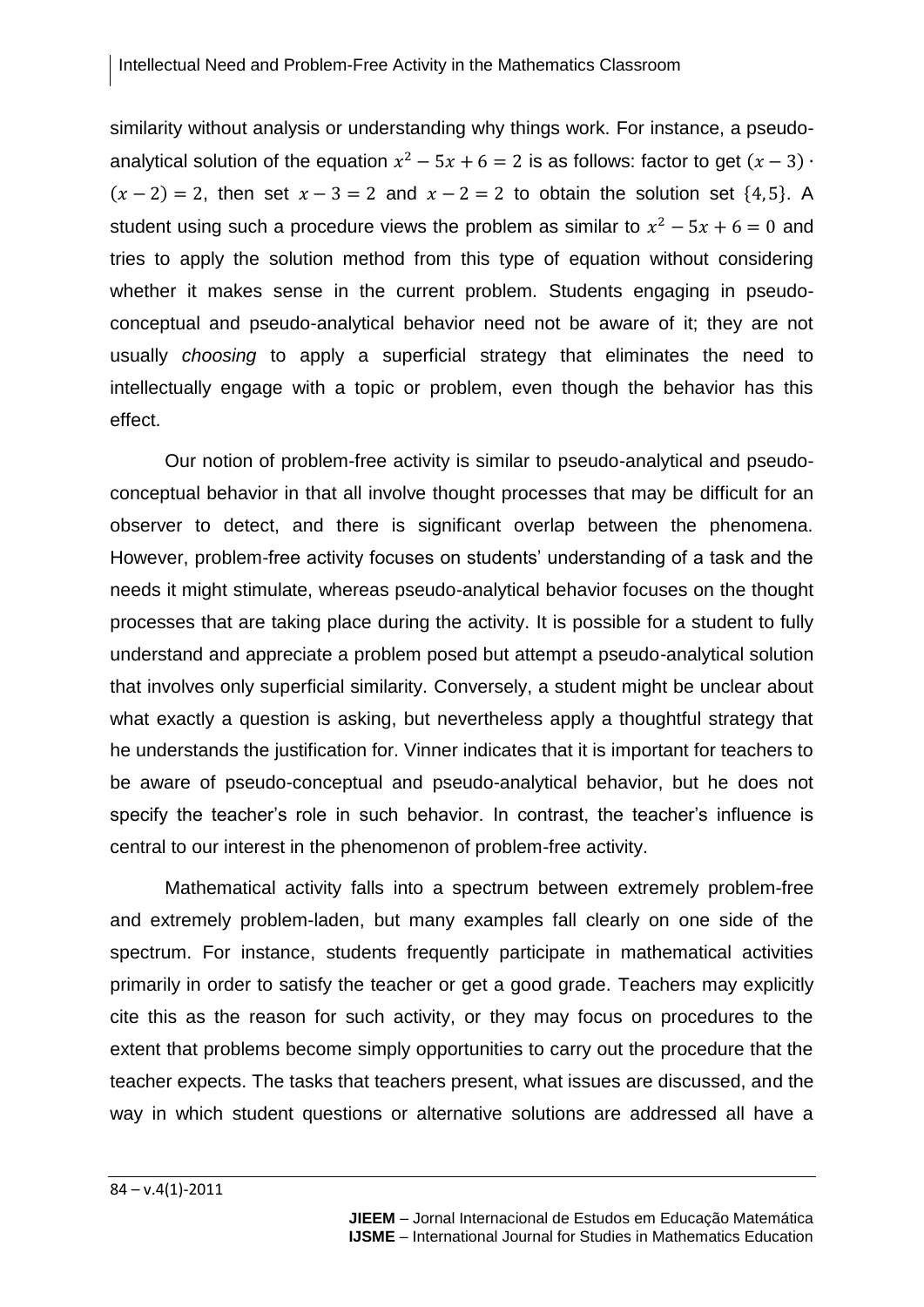pronounced effect on where classroom activity falls in the problem-laden versus problem-free spectrum.

We demonstrate the existence of problem-free activity through numerous examples. The examples are taken from our observations of two high school algebra teachers at a high-performing suburban school, several of whose classes were videotaped and transcribed. We present portions of the transcript with numbered lines, where "T" denotes the teacher and "S" denotes a student. In cases involving more than one identifiable student, numerical suffixes will be used (e.g., S1, S2). When statements are made by multiple students or unidentifiable students, they are denoted by "S\*". Our focus in this paper is not on the particular teachers and students, but rather the phenomenon of problem-free activity and how intellectual need might be restored.

Despite the subjectivity inherent in our analysis--the intellectual need stimulated in a student depends on that student's interpretations of problems, which we cannot observe directly-- we feel that the evidence for problem-free activity in the episodes presented is quite strong. Four categories of problem-free activity emerged from our analysis and reflection:

- 1. The situation or immediate goal is not understood by students.
- 2. The goal of the activity as a whole is unclear.
- 3. There is no intellectual necessity for the method of solution.
- 4. Students know in advance what to do, so the problem need never be considered carefully.

In the following sections, we will discuss each of these types of problem-free activity, as well as various teaching actions that promote them. Each category can be manifested in multiple ways, so we present several examples to illustrate its different aspects. Some examples could be included in multiple categories of problem-free activity, but we classify them by the primary type observed. For each example, we suggest alternative teaching actions which could promote appropriate types of intellectual need. This both highlights the aspects of activity that inhibit intellectual need and illustrates some implications of DNR for classroom practice. Finally, we will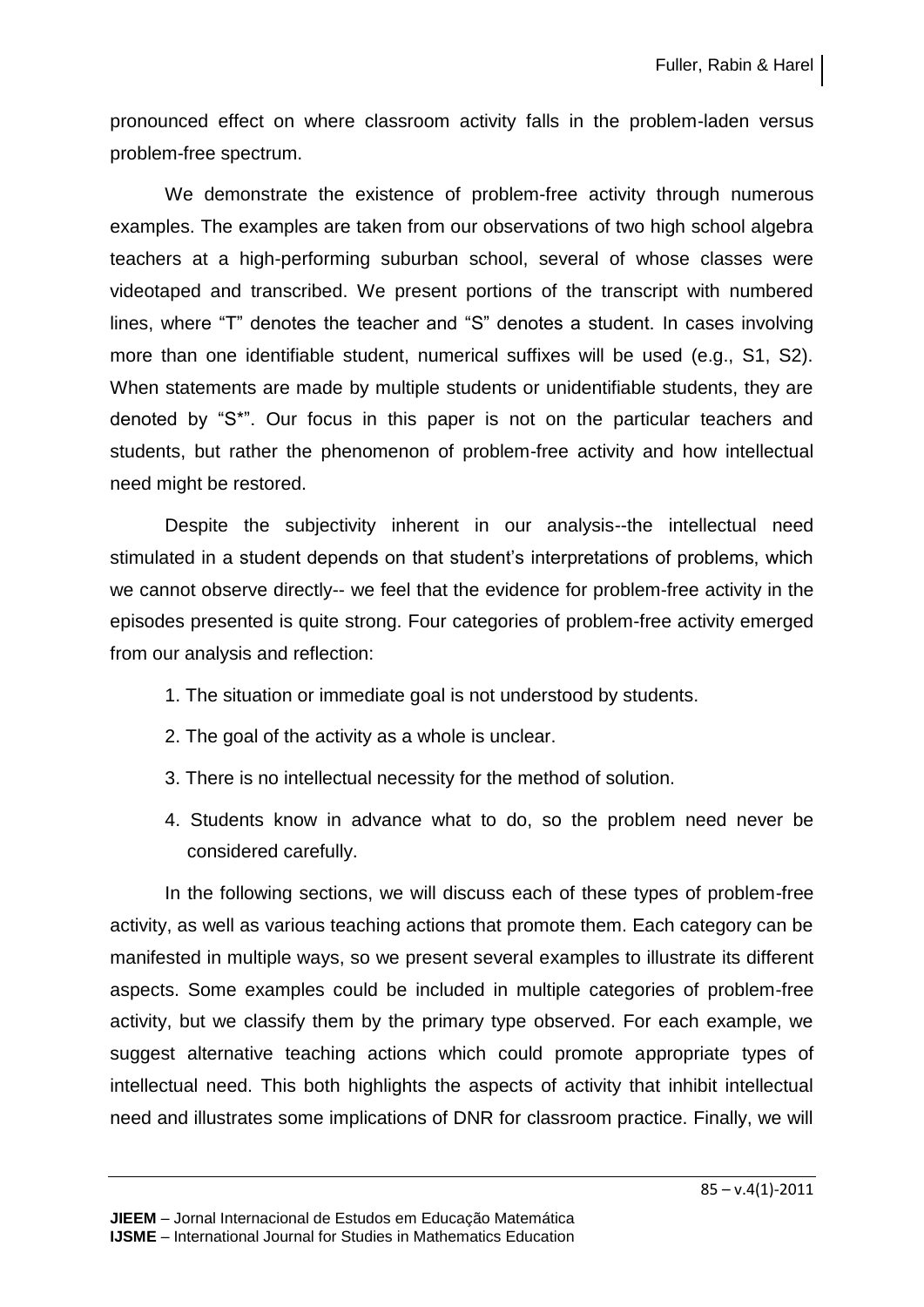discuss general recommendations for teacher education that encourage problemladen activity.

### **CATEGORIES OF PROBLEM-FREE ACTIVITY**

#### **1. Situation or immediate goal not understood by students**

In this category of problem-free activity, students do not fully understand the "problem" that has been posed. They may have difficulty interpreting the situation involved, or they may be unclear as to what the goal of the problem is—what question they should try to answer and what a particular answer might mean. This may be due to the wording of the problem (e.g. it doesn't contain a clear question to answer), the level of the knowledge of the students, or other factors. The students we observed generally had difficulty recognizing and checking their answers. They only checked their answer when required to do so, and in such cases the check became an extra prescribed step in the problem itself rather than a control mechanism to evaluate the validity of an answer. We found evidence of many cases in which students did not fully understand what the immediate goal of a problem is or what situation it describes. Such problems will rarely be meaningful for those students. To avoid this occurrence, teachers should emphasize the meaning of problems and provide examples where the goal is discussed before a problem is solved. Asking questions of students such as "how many answers might you expect?" or "how can we see whether this answer works?" can help clarify the meaning of a problem.

#### *Episode 1.1*

The following problem was given in class:

*A student has a snow-shoveling business, and charges \$100 per customer for unlimited shoveling. However, he discounts the price by \$1 per customer for each customer over 20. What is the largest amount he can earn?*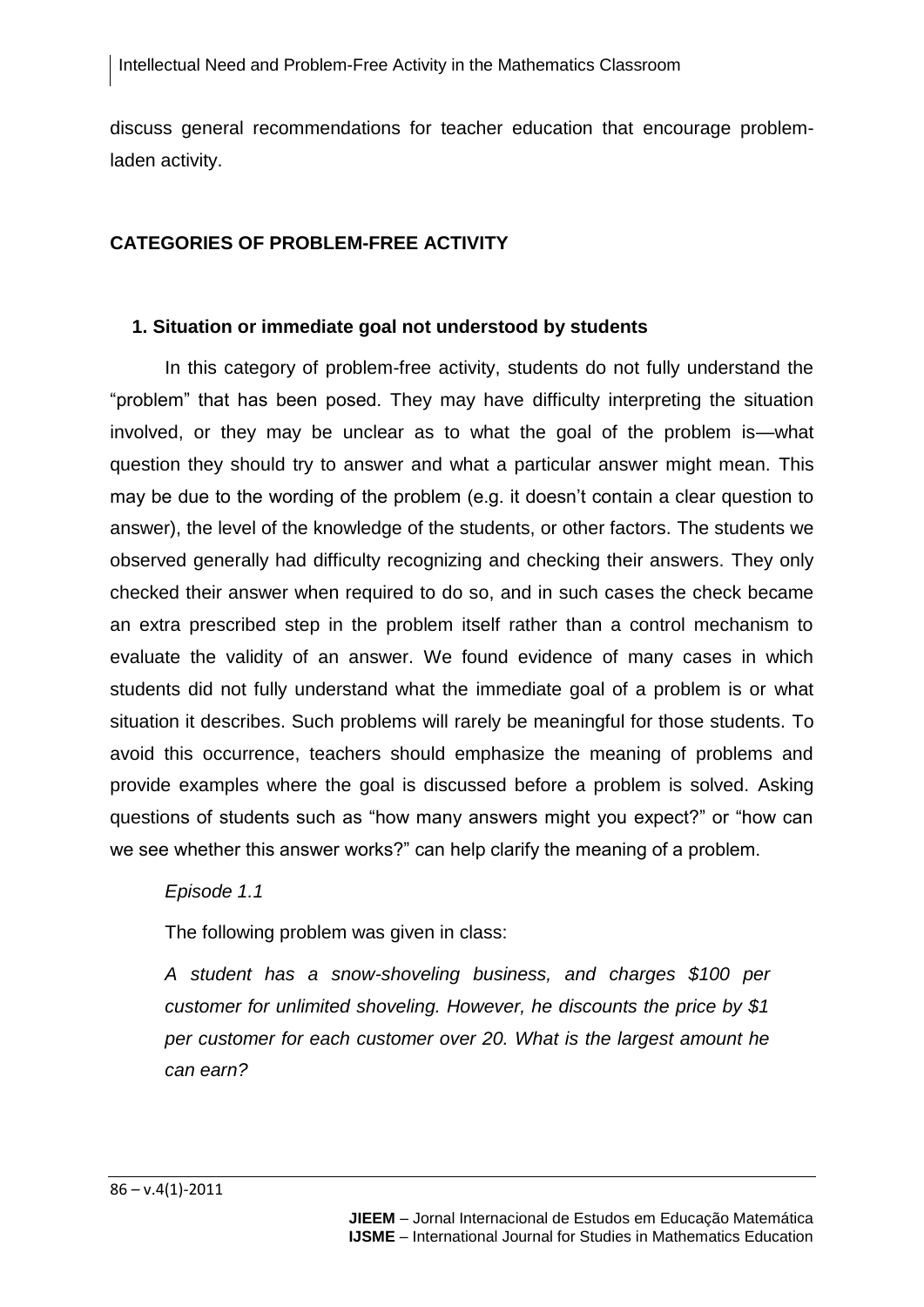The following dialogue occurred between the teacher and one of the small working groups that, by means not captured on the videotape, obtained  $x = 40$ , the correct number of extra customers that will yield maximum earnings.

- 1. T: If *x* is 40, how do I figure out the amount of money that I made?
- 2. S: I don't know.
- 3. T: How do I, if I have 20 customers and I have 100 dollars and I charge them 100 dollars.
- 4. S: Wait, what? 40 is the extra he got.
- 5. T: 40 is *x*, what does that mean?
- 6. S: Yeah, *x* is… I thought *x* was like the extra money… Oh, you subtract it from the customers!
- 7. T: Right. And so if I…
- 8. S: That means you have 40 customers?
- 9. T: 40 extra customers.

In this episode, we find evidence that students acted on a problem without a clear intellectual purpose. The purpose appears to be social: the students introduced the variable "*x*" because that is the first step in the problem-solving approach they have learned. However, they do not appear to have a conception of what the problem is asking for, nor are they clear on what "*x*" represents in context. Despite having found the value of *x*, they cannot answer the question posed by the problem without heavy prompting by the teacher. A student says, "I thought *x* was like the extra money," and the teacher explicitly corrects him, clarifying that  $x = 40$  means there are "40 extra customers." The students do not appear to have formed a coherent schema for the problem statement; they do not even know the unit that should be associated with *x*.

A slight alteration in the problem statement might have made it more meaningful to students: asking *How many customers would he want to have?* instead of *What is the largest amount he can earn?*

We would expect some students to initially suggest a large number of customers, perhaps 1,000. The teacher could then ask how much money he would earn with this number of customers. Presumably these students would be quite surprised to find that he would lose \$880,000 under these conditions. This surprise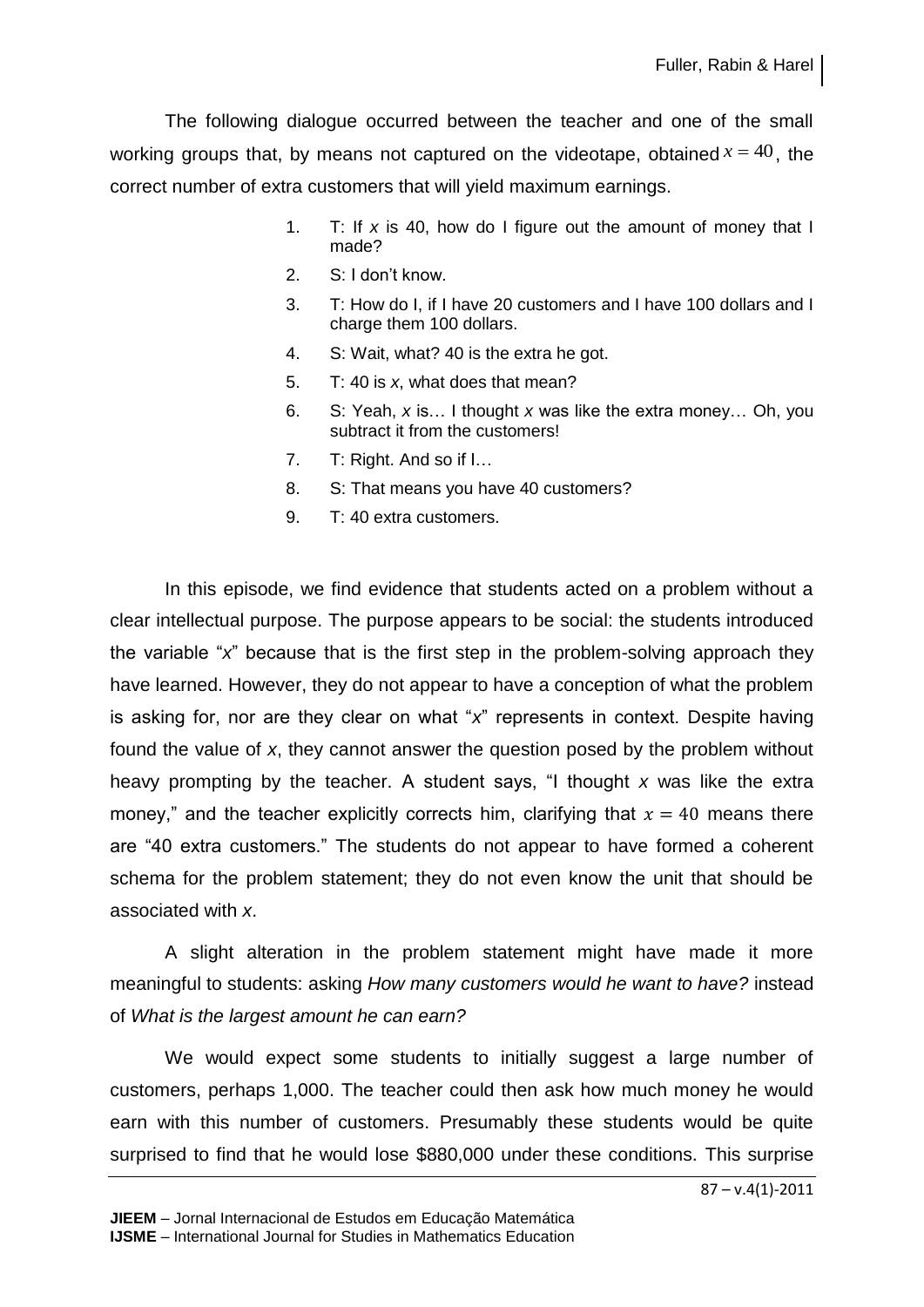could lead to a desire to understand the problem more fully and explore whether he can maximize revenue--and then how many customers would be required to do so. Hopefully, the idea that the student earns very little with a few customers, then earns more for a while, then eventually starts losing money would lead to the suggestion that there should be a maximum, and a *need for causality* in understanding why this is so. Note that such reasoning would implicitly use the concepts of derivative and critical point, as well as the intermediate value theorem. In response to student questions about whether this situation makes sense, the teacher could lead a discussion of mathematical models, which may not approximate reality or even make sense for extreme values of their parameters (does the discount continue for *x*>100?). After the problem is well-understood and the idea of finding a unique maximum emerges, students could be put into groups to actually find the maximum. At this point, they should be acting from a *need for computation*. Students might guess and check or make use of a table, but in this case it would probably be easier to introduce a variable (which should be clearly defined) and express revenue as a function of this variable. The problem would then lead to a need for a method to find the maximum of a quadratic function; this could be achieved graphically using symmetry or inspection, or algebraically by deriving the formula for the vertex of a parabola.

# *Episode 1.2*

The teacher models how to solve simultaneous linear inequalities, but does not provide a clear problem that is being solved.

> 1. T: Systems of linear inequalities. So just like we had the equations, right, when we graphed lines, we also graphed inequalities where we shaded a region. With the systems we're going to end up shading a couple of regions and see where those regions overlap. OK, so let's take a look at a couple of examples. So I want to graph  $x \geq 2$ , and I also want to graph  $y < -1$ . I want to see where those two intersect and that's going to be my solution. So if I look at  $x > 2$ , first I have to graph  $x = 2$ . Then I need to look at the region where the x values are greater than 2. OK and again I'm going to have a solid line because of the, I need to include the points that are on the line. Next I'll look at  $v < -1$ , dashed line because the points on the line are not included, and I want to shade the region where my *y* values are less than negative one. So where do these overlap?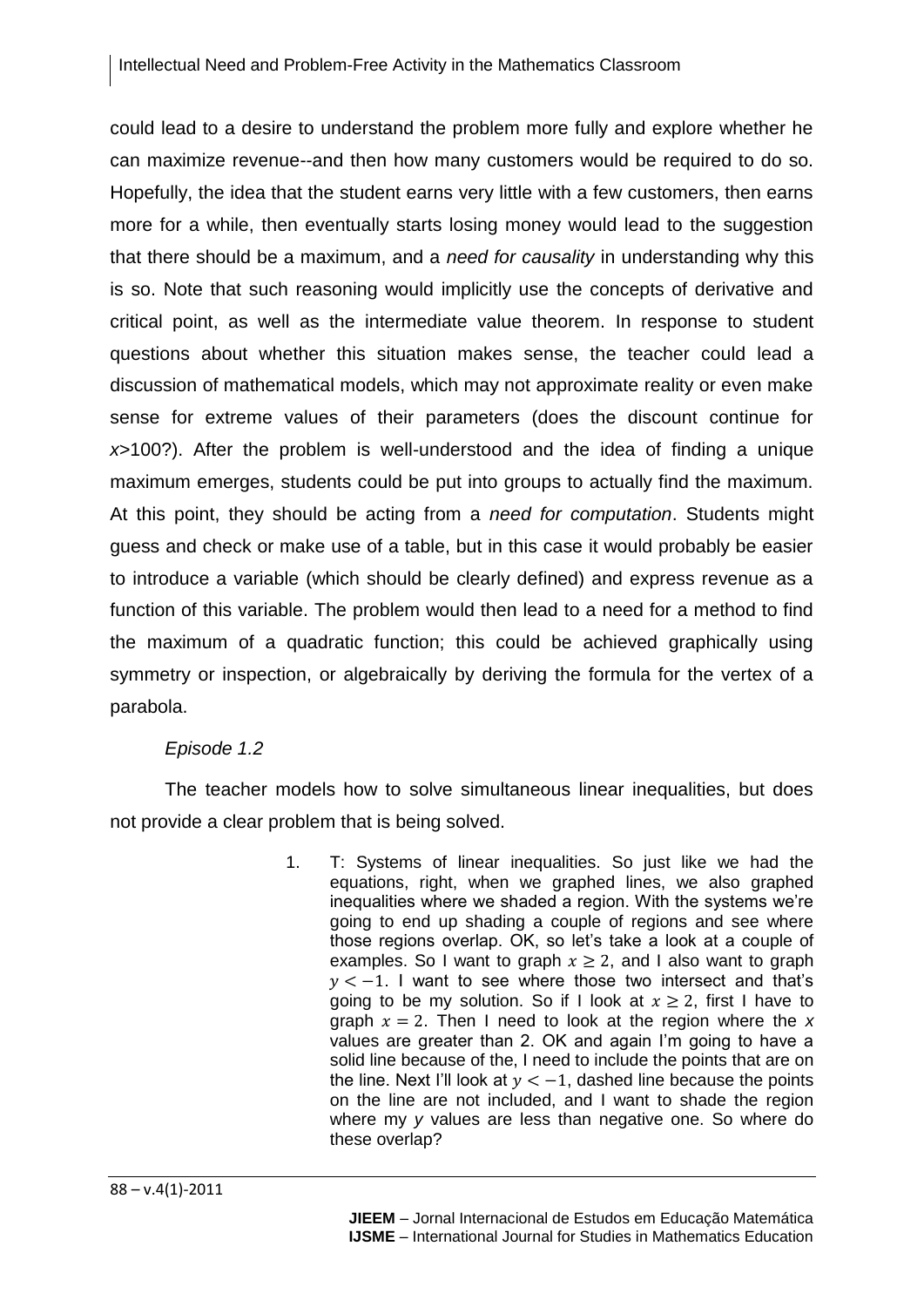- 2. S: The green.
- 3. T: The green, right. The green part. OK, so this is my solution, right… so when we start working these problems I need you to be able to identify this region… I need you to understand that this is the solution, right? Points up here do not satisfy both inequalities. Points here do not satisfy both inequalities. So you'll need to show me this region.

A method is being presented to do something, but it seems unlikely that students perceive a problem or goal for this activity. They may learn the procedure: when you see two linear inequalities, draw a picture of this kind and try to figure out which region to shade. However, the usefulness of that picture and what exactly it represents are not discussed; nor is the picture compared to an algebraic solution. The teacher's statement, "I need you to understand that this is the solution," presents strong social need (this is important to the teacher) but no intellectual need. Since it is not clear what "this" is the solution *to*, students are probably confused. Nowhere in the presentation is there a clear statement of the purpose of this activity, nor is there any emphasis on how the activity corresponds to a problem.

Obviously, it would be useful to present a problem here, which could be stated as: which points in the plane have *x*-coordinate at least 1 and *y*-coordinate at most - 1. Students could be asked to give examples of such points, which they should readily come up with. Then the problem of displaying all of them could be presented—a *need for communication*. This simple problem is then situated within an important mathematical context: how to effectively describe an infinite set. The condition of *x*-coordinate being at least 1 could be related to the point lying on or to the right of the line *x*=1. The condition of *y-*coordinate being at most -1 means that the point must lie below the line *y*=-1. Thus, we are looking for points on or to the right of the line *x*=1 AND below the line *y*=-1. The appropriate region could then be shaded on the graph as a way of presenting this infinite set.

#### *Episode 1.3*

The teacher presents an application for what the class has been working on: finding the *x*-intercepts of a parabola.

> 1. T: How are we going to use this in real life? Mr. Jamison owns a manufacturing company that produces key rings. Last year, he collected data about the number of key rings produced per day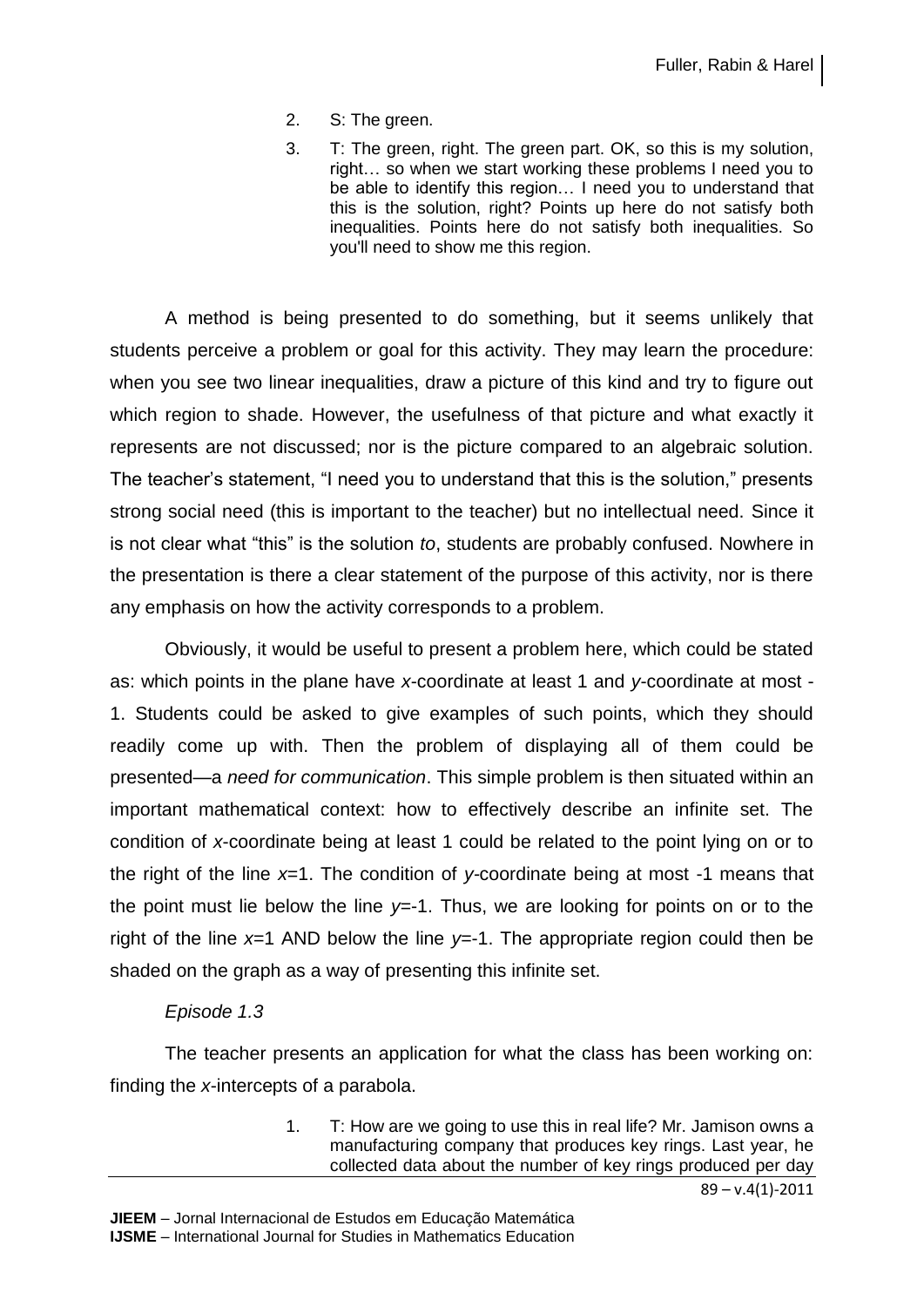and the corresponding profit. He then modeled the data using the function  $(k) = 2k^2 + 12k - 10$ , where P is the profit in thousands of dollars and  $k$  is the number of the key rings in thousands.

- 2. T: OK, he is going to make a whole bunch of key rings. He is going to make thousands of key rings, and the number of key rings he makes if he makes ten thousand key rings, then k is equal to what? …
- 3. S1: Key rings.
- 4. T: *k* is the number of key rings in thousands. So if he made ten thousand key rings, what is *k* equal to?
- 5. S2: 10.
- 6. T: *k* is equal to?
- 7. S1: 10.
- 8. T: 10, OK, and *P* is the profit, if he made ten thousand key rings and we plug in 10 for *k*, we'll find out how much money he made. And if it turns out that this number over here is 5, how much money did he make that year?
- 9. S1: \$5000.

It sounds like the teacher is helping students explore the problem in this episode, but in fact no question has been posed—a potential indication of problemfree activity. Moreover, the students are acting on an object--the string of symbols  $P(k) = 2k^2 + 12k - 10$ —whose purpose is not clear. The teacher later examines how to find the maximum profit using a graph but, in order to necessitate the profit function, this question should be part of the original statement.

This episode continues after the teacher has found that the maximum profit occurs when 3000 "keys" are made:

- 1. T: If we own a company that is producing keys, for some reason he is going to make more and more profit until he makes 3000 keys, after he makes 3000 keys he is losing money. Now why is that? That could be because his factory is idealized at this and if you try and work people too hard then they don't produce as well. Maybe their quality goes down. Maybe the machinery starts breaking down as they produce more keys.
- (….) 2.  $T:$  Is he making a profit down here?<br>3.  $S^*:$  No.
- 3. S\*: No.
- 4. T: No, what happens when it's down here?
- 5. S\*: [inaudible]
- 6. T: Losing money, and the union went on strike or something so that now he is losing money instead of making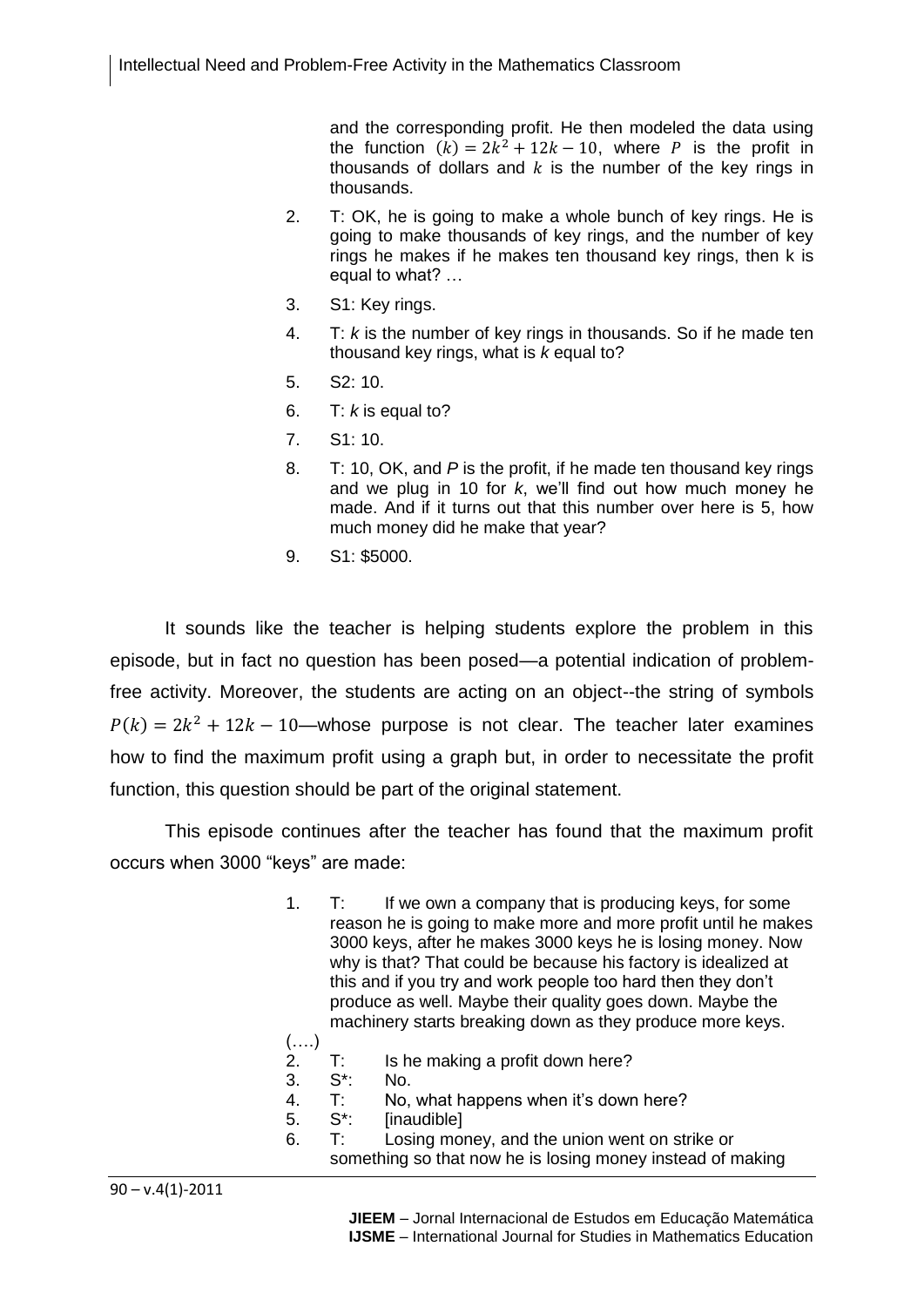money. OK? So this is his goal to try to get here, but he wants to make sure that he makes a profit. Where is that point on the graph where he is not making money, he is not losing money? It's called a break-even point.

- (….)
- 7. T: Tell me how many keys he has got to make to break even.
- 8. S: How many keys?
- 9. T: How many keys, key rings, must he produce?
- 10. S: 6000.
- 11. T: 6000, why? I want you to find that mathematically. How many keys, key rings has he got to produce to break even? He just discovered that he has to pay taxes on all his profits, so he doesn't want to make money, he doesn't want to lose money, he wants to be right there where there is no taxes. How do we find that point?

This teacher does help students explore the problem and understand the meaning of the function *P(k)* in context as well as its graph, making connections between the geometric and algebraic representations. However, the problem statement is still not made fully clear. The term "modeled" is not mentioned in the discussion—they take *P(k)* to be the exact profit. The meaning of "corresponding" profit is also not made clear; it is apparently supposed to be daily profit (rather than annual profit as the teacher implies in line 8), but the causal chain from production to sales must be too long for each day's production to determine that day's profit.

The teacher begins to refer to "keys" rather than "key rings," which seems to confuse a student (line 17). After it is found that the maximum profit occurs when three thousand "keys" are produced, the teacher tries to make a connection to the physical reality of the situation by suggesting reasons why the profit decreases beyond that point. Unfortunately, the reasons he gives (people or machinery start breaking down, line 10) are unrealistic; it seems clear that the intended reason for decrease in profits as production goes up is that there will not be enough demand for that many key rings unless the price is lowered. The lack of realistic connections in this problem may have caused it to be viewed as artificial: a way to test what students know rather than a meaningful application of their knowledge. Recall that the teacher brought up the problem by saying "How are we going to use this in real life?"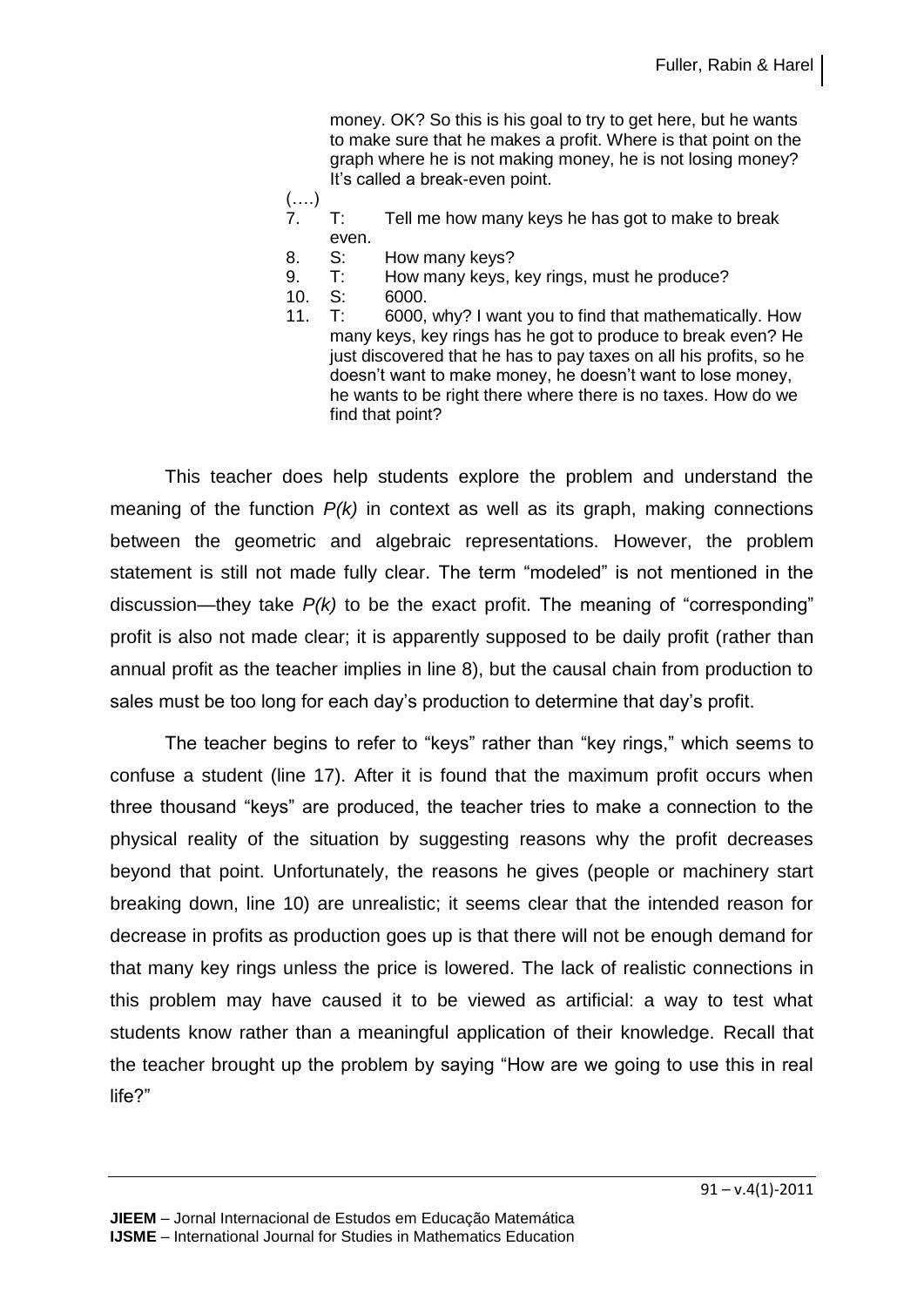When a student suggests that 6000 "keys" must be produced to break even, which is an incorrect answer, the teacher asks why. However, the teacher does not provide an opportunity for this student to check or justify his answer. After saying "I want you to find that mathematically," the teacher continues his unrealistic interpretation of the problem: "He just discovered that he has to pay taxes on all his profits, so he doesn't want to make money, he doesn't want to lose money, he wants to be right there where there is no taxes" (line 20). Following the episode quoted, the teacher launches into a discussion of the quadratic formula, which could further support the conclusion that the "problem" was intended to be a chance to practice (among other things) the quadratic formula. Note also that the teacher's questions seem to call for a single "break-even point" even though the quadratic formula yields two answers (5 and 1), both of which are physically realizable. This conflict is not mentioned in the class.

For this problem, it would be useful to ask from the beginning: how many key rings will Mr. Jamison choose to produce? The discussion of the profit function would then be quite reasonable: we have some data on which to base this decision, so we should make sure we understand it. Finding the profit when 10,000 key rings are produced daily would be a useful exercise. However, the teacher could also ask exactly what "profit" means, to make sure that students understand the idea. He could discuss the act of modeling the data to obtain an equation for profit in terms of daily production and the fact that production must remain constant for a long period in order for daily profit to match up with daily production. The teacher could ask whether or why students expect there to be a unique production level that maximizes profit. Graphing the solution helps to demonstrate what is happening but not why, leading to a *need for causality*. If students thought about the situation for several minutes, some might suggest the issue of supply and demand: that larger numbers of key rings cannot be sold unless the price is lowered. The relevant data for calculating profit would be key rings sold, not key rings produced. It would be reasonable at this level for students to consider how the equation  $P(k) = -2k^2 + 12k - 10$  might have been obtained, and why units of 1000 are convenient. That is, in order to sell *k* (thousand) key rings, the price must be set at  $-2k + 12$  dollars each, and the fixed cost for running the factory is \$10,000 per day. Once these issues are understood,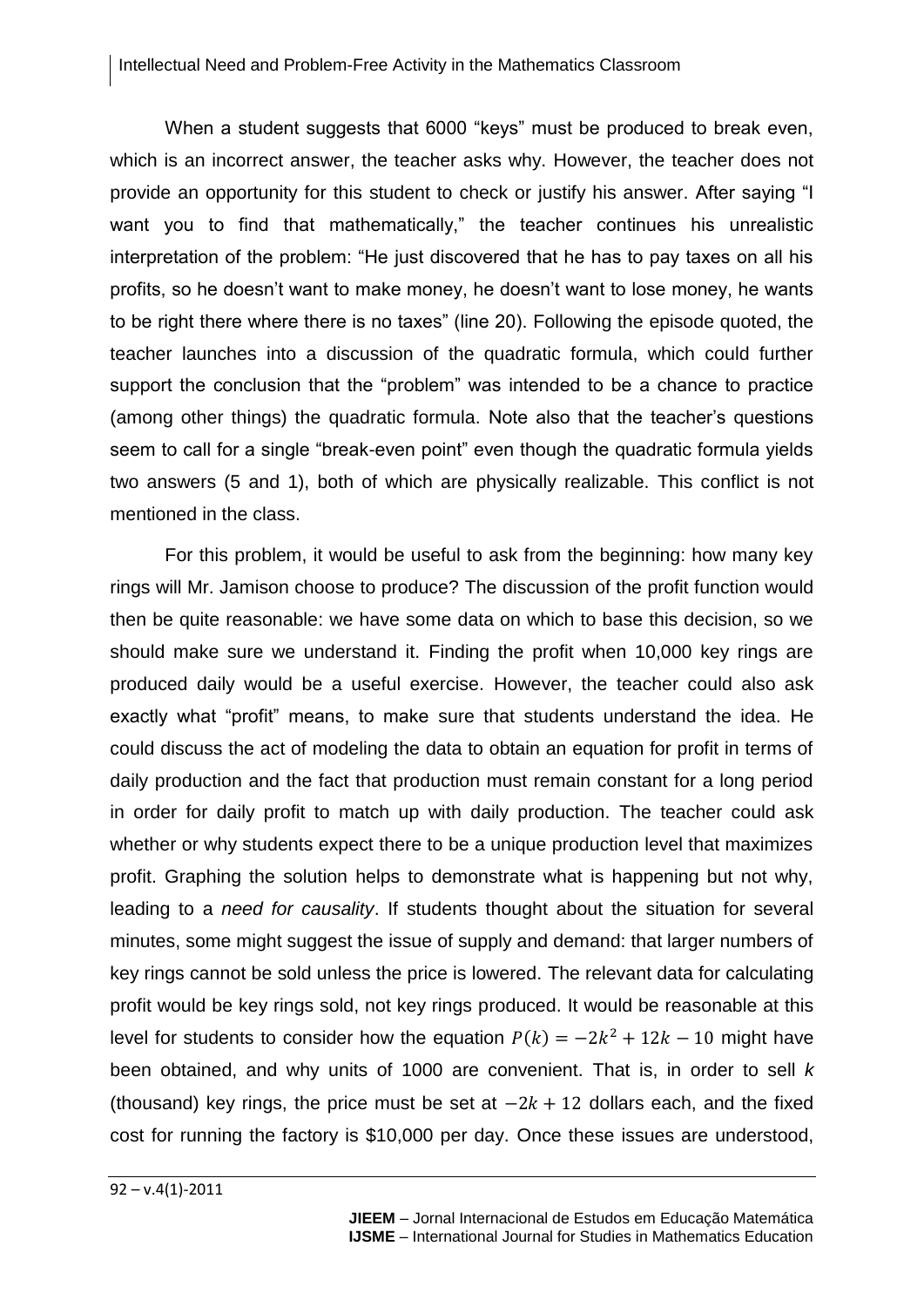the teacher could ask what range of production levels of key rings will allow Mr. Jamison to make a profit. This would lead to the issue of finding the boundary points of this range where he breaks even—the *k*-intercepts of the function. Through this *need for computation*, students could realize that *k* in this context plays the role of *x* in the standard quadratic function, and that the intercepts can thus be found by factoring or applying the quadratic formula.

#### *Episode 1.4*

Imprecise definitions of variables such as " $b =$  base,  $h =$  height" are quite common in many classrooms. Such imprecision can lead to a failure to accurately represent the problem situation. We see an almost complete lack of referential definitions during this episode, in which one of the researchers (denoted by H) interacts with several students in the class.

# Problem: *if Kim can paint a house in 8 hours and Ron can paint it in 4, how long will it take them together?*

- 1. S1: *x* is Ron and 2*x* is Kim.
- 2. S2: Yeah, Kim goes twice as slow.
- 3. S1: Yeah, Kim goes twice as slow as Ron so we did 2x and then…
- 4. S2: Plus *x*.
- 5. H: What is *x*?
- 6. S1: *x* is…
- 7. S3: *x* is like the, what do you call it?
- 8. S1: The base.
- 9. S3: The amount, the amount of time. Like the amount of time it's going to take to, to take to paint the house.
- (…)
- 10. H: So *x* is how long they work together.
- 11. S1: Yeah.
- 12. H: OK. So all right.
- 13. S1: Well *x*, *x* is just how one of them, Kim does it, cause she does it twice as slow as Ron and so 2*x*…

These students associate expressions like *x* and *2x* with the entire problem situation, or with particular characters in it, and cannot say what quantities are being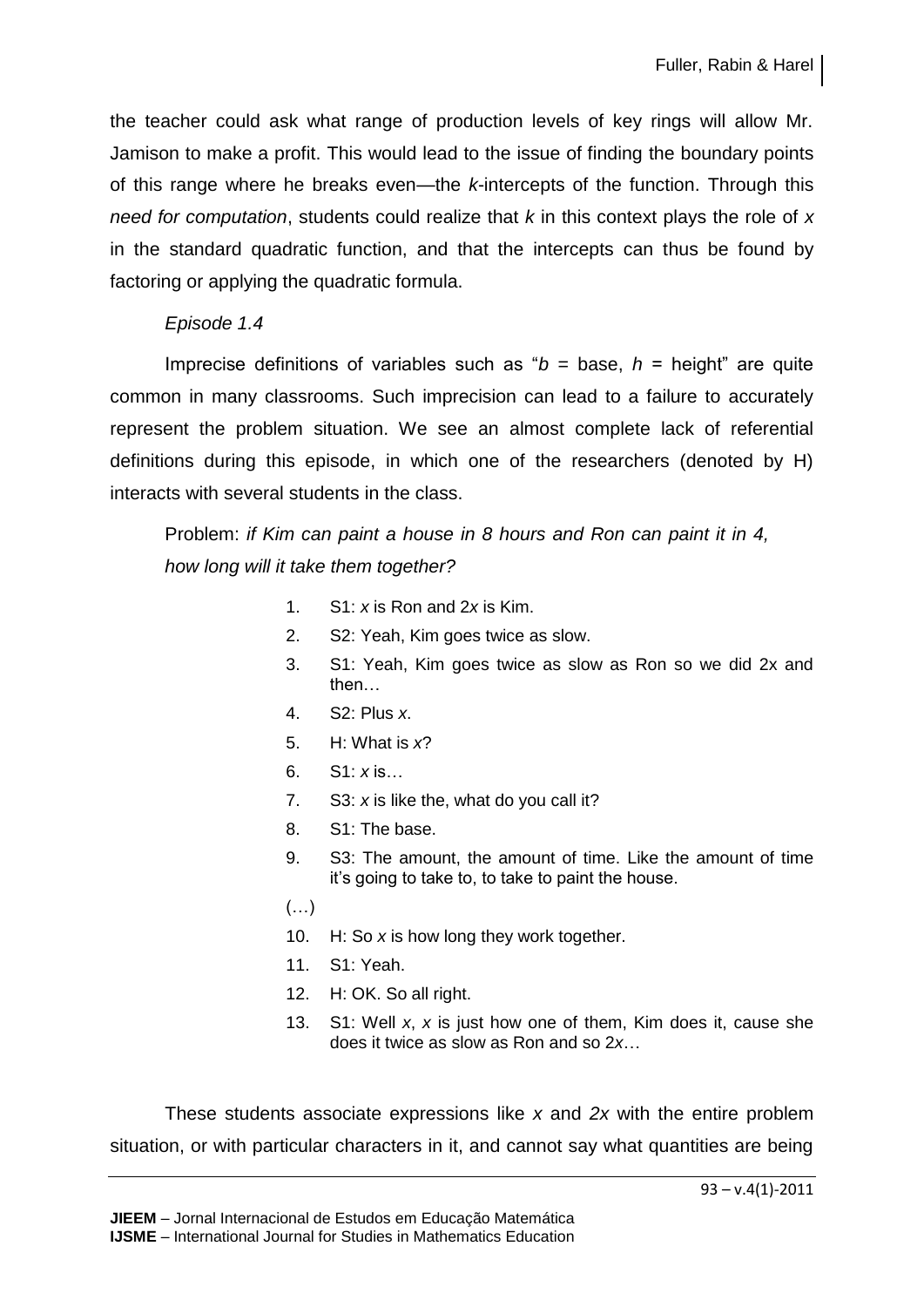represented. Perhaps because they recognize that their definitions are inadequate, the students change the meaning of "*x"* and "*2x"* several times. From "*x* is Ron," they proceed to "*x* is the base," perhaps a carryover from word problems involving the base of a triangle or rectangle. After some probing, they seem to agree that *x* is how long they work together to build the house. However, they still want to somehow add *x* and *2x*, reverting to the idea that *x* is just how long it would take Ron or Kim alone (which is already known). Throughout the process, these students do not appear to have a goal in mind besides the generic 'write an equation and solve for *x*.' In particular, they do not demonstrate a coherent representation of the problem situation even after exploring what quantities *x* might represent.

Here it would be useful to pause to carefully define any variables that are used to solve a problem so that everyone understands their meaning—satisfying a *need for communication*. Often, as is possible in this case, we define a variable (unknown) for the quantity we are seeking. Thus, it is reasonable to let *x* be the time (in hours) needed for Ron and Kim together to paint the house. However, it is also possible to solve this problem without using variables: by enacting the situation with a diagram or adding the individual rates of painting to find the joint rate, from which the time to paint can be found. Students should be shown that it is useful to understand the problem situation and think about how the question might be answered before introducing one or more variables.

#### **2. Goal of the activity as a whole is unclear**

Students may understand what a particular problem is asking, but they often do not perceive an overall goal behind working such problems. When they do not see what they are really learning or what the purpose of such ideas is, students are unlikely to find problems meaningful. Students will often continue working in order to satisfy the teacher, but they occasionally ask about the purpose of activities. In some cases, the teacher may not have an overarching goal for a set of problems beyond practicing for the test, and thus it is impossible for him to satisfactorily answer such questions. Alternatively, a teacher may have a clear overall goal but feel that students need not be aware of it or that asking about the purpose of tasks is a challenge to her authority.

```
94 – v.4(1)-2011
```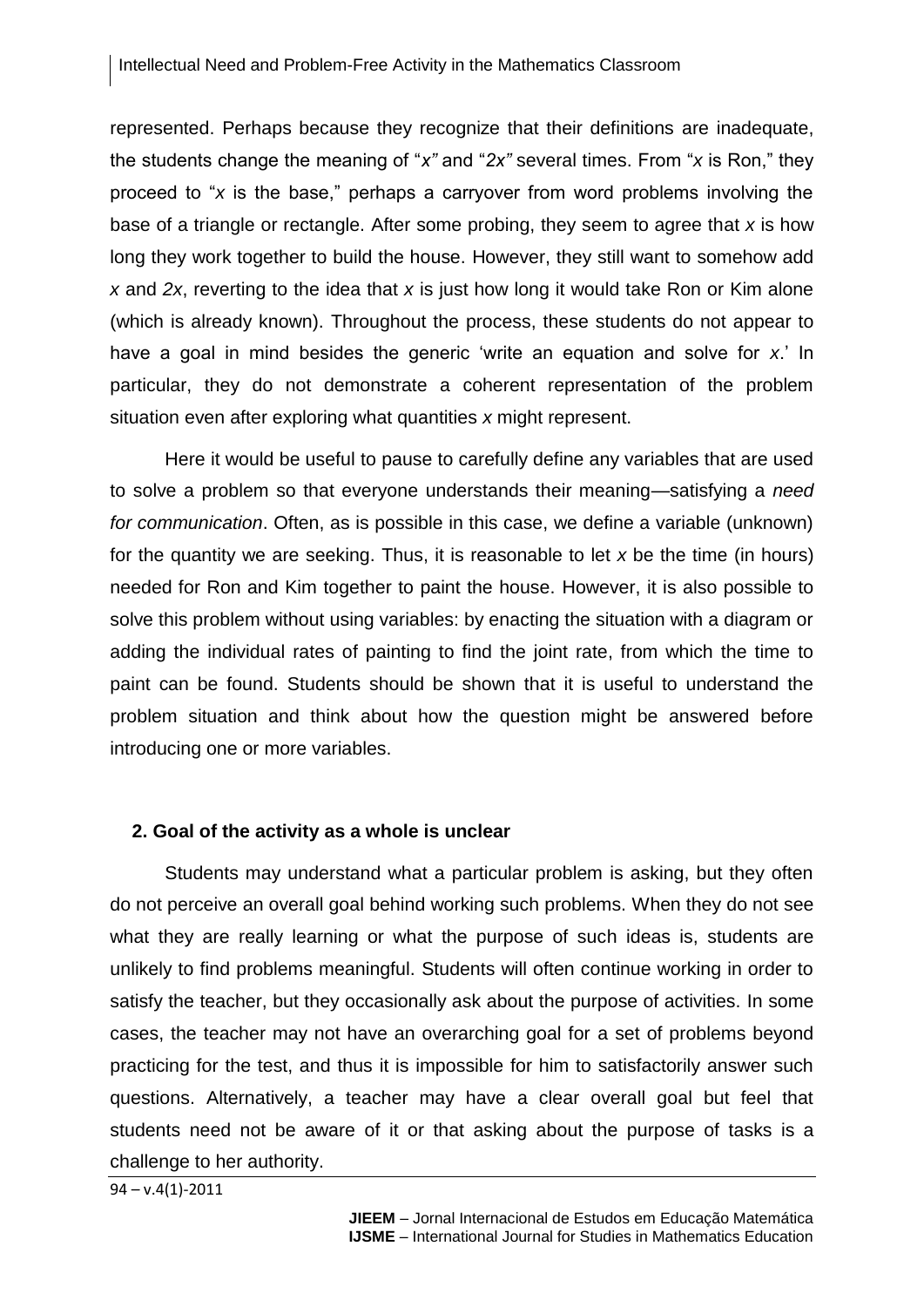# *Episode 2.1*

One teacher presents tasks that require students to practice skills they should know. Unfortunately, the tasks are pure symbol manipulations that may not represent meaningful problems for the students. Some examples are:

Factor 
$$
3x^3 - 9x^2 + 9x
$$
.  
\n $3(x^3 - 3x^2 + 3x)$ .  
\n $3x(x^2 - 3x + 3)$ .  
\n $3x(x - 3) \cdot (x + 3)$ .  
\n $x(3x^2 - 9x + 9)$ .  
\nMultiply  $(x + 3) \cdot (3x - 9)$ .  
\nWhat is the degree of the polynomial  $2x^2 + x^4 + x^3 + x + 5$ ?

These examples are unlikely to stimulate intellectual necessity: why does one care about being able to factor or multiply isolated polynomials out of context? The directions in the problem may be clear, but the purpose of solving such problems is not. In fact, we never observed this teacher explain the purpose of factoring, which is thus a prime example of an action that students carry out without a clear intellectual purpose.

Spending more time developing the need for multiplying and factoring polynomials before launching into lots of practice problems could be helpful in creating necessity—generally, a *need for computation*. Polynomials come about in many contexts and can be used to approximate essentially any function (though students at this level will not know about Taylor expansions). Thus, it useful to characterize their behavior in several different ways. The long-run behavior depends on the term with the highest power of the variable, thus necessitating the idea of degree. Finding zeros is generally important, and this necessitates both factoring (through the zero-product property) and the quadratic formula.

*Episode 2.2*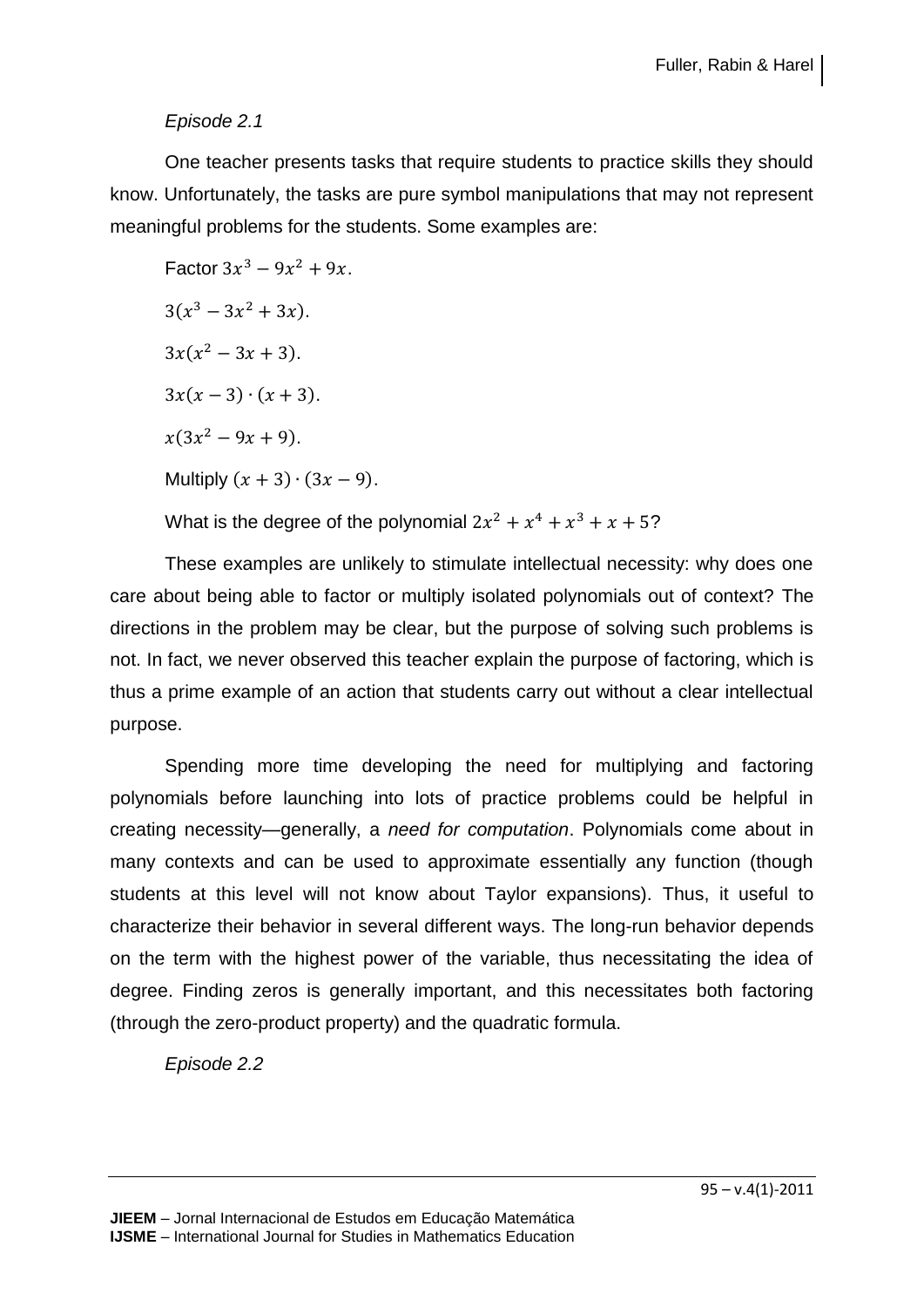Students are assigned problems to simplify radical expressions, which are in simplest form 'by definition' if they comply with the three laws projected on the screen.

On Screen: A radical expression is in simplest form when all three statements are true.

- (1) The expression under the radical sign has no perfect square factors other than 1.
- (2) The denominator does not contain a radical expression.
- (3) The expression under the radical sign does not contain a fraction.

The teacher presents very explicit requirements for the form of solutions. However, the task of simplification is not necessitated; there is no discussion of why such a form would be desirable. Only social necessity is provided: the implicit idea that credit will only be given to answers in this simplest form. Once again, the objective of particular problems may be clear, but the purpose of working such problems is not.

The lesson could be presented very differently. Rather than beginning with fixed "laws," the teacher could have assigned several problems whose answers were radical expressions that could be derived in several ways—so that different-looking answers would be likely to arise. Comparing student answers to each other or to an answer in the textbook could lead to a *need for certainty*: the students have to figure out which answers are correct. This need might lead the students to find a method for comparing answers that look different to see whether they have the same value. In this context, the easiest way to compare answers would be to square them and check whether the resulting integers, or fractions put into lowest terms, match. However, students might wish to avoid having to perform this computation to check their answers. The desire to quickly check answers might lead to a *need for communication* whereby a standard form for reporting answers would be developed. With some prompting, students would probably choose a standard form that would obey the teacher's laws: taking out all perfect squares and fractions, and agreeing to put the radical only in the numerator of a fraction. In this way, students would still be

 $96 - v.4(1) - 2011$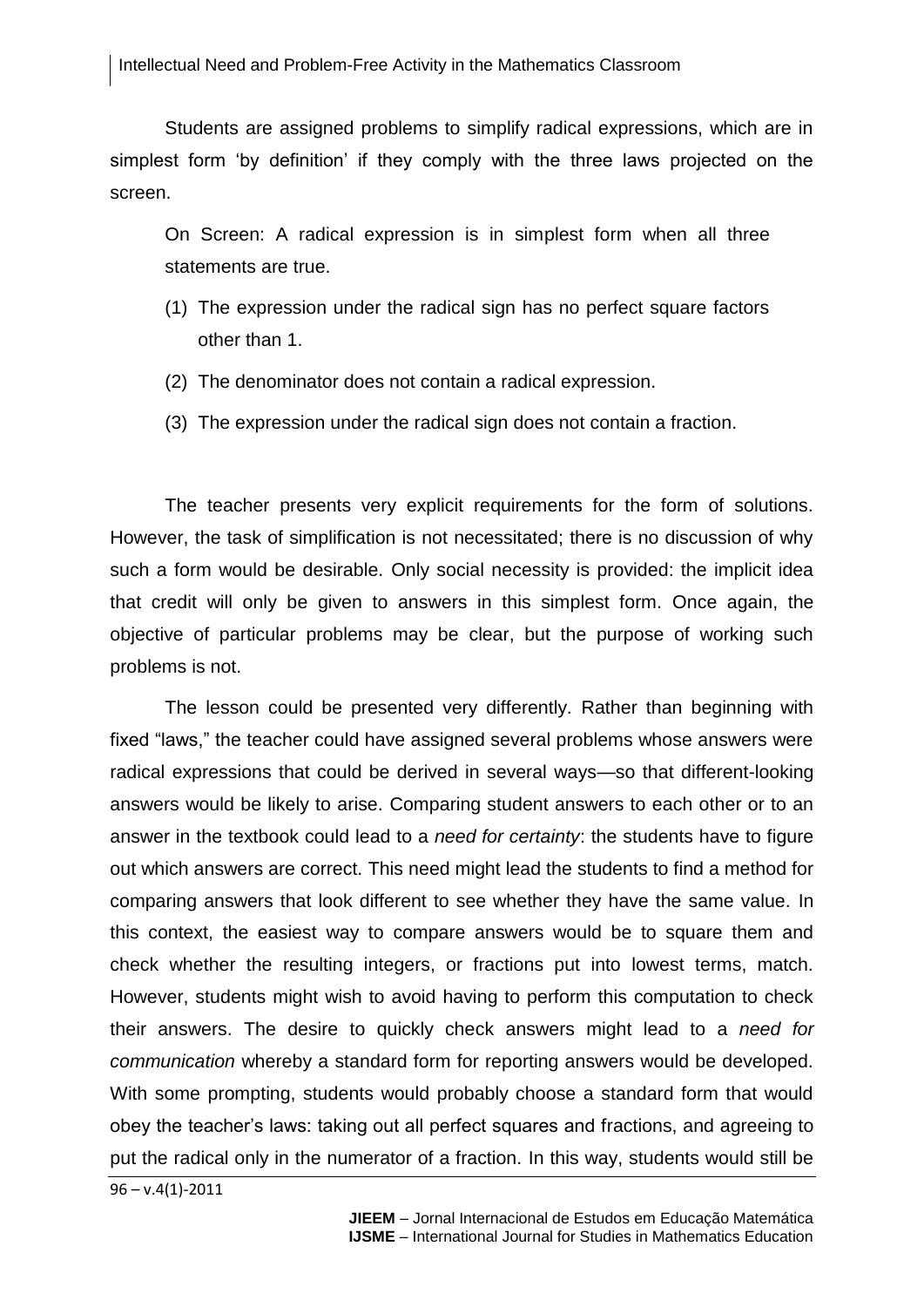able to simplify radical expressions, but they would also understand the purpose of such simplification. Moreover, the process of thinking about such issues should reinforce the idea that radical expressions have values that remain the same even when the form is changed, such as when simplifying. It could also raise deeper questions such as: is the standard form unique?

# **Special case: students ask for intellectual need, but receive only social need**

#### *Episode 2.3*

After students work on the snow-shoveling problem (from episode 1.1), the following exchange occurs:

- 1. S1: Mr. [Teacher], why does this matter?
- 2. T: What do you mean?
- 3. S1: Like who cares?
- 4. T: Well, you care if you want to get a good grade on your test.
- 5. S1: OK, no, but like in real life?
- 6. T: Well, we do it because we love math, right? We enjoy a challenge.
- 7. S2: We love math.

This episode highlights two ways teachers can explain the goals for the material they teach: because it will be on a test, or because it provides a nice challenge. Note that the student explicitly rejects the social necessity to do well on the test as justification for the usefulness of what is being taught, but the teacher does not provide any intellectual necessity for it. In addition to the frustration this answer might cause for students who do not already "love math," the exchange sets up an environment in which students do problems only to get good grades or experience a fun challenge. While these can be motivations for working on problems, they are not the purpose of such problems.

Teachers should make sure that activities they assign have specific goals and that those goals are communicated to the students. Teachers should also be prepared to provide an intellectual answer to the question of why one would care about the particular lesson they are teaching. Here, the teacher could have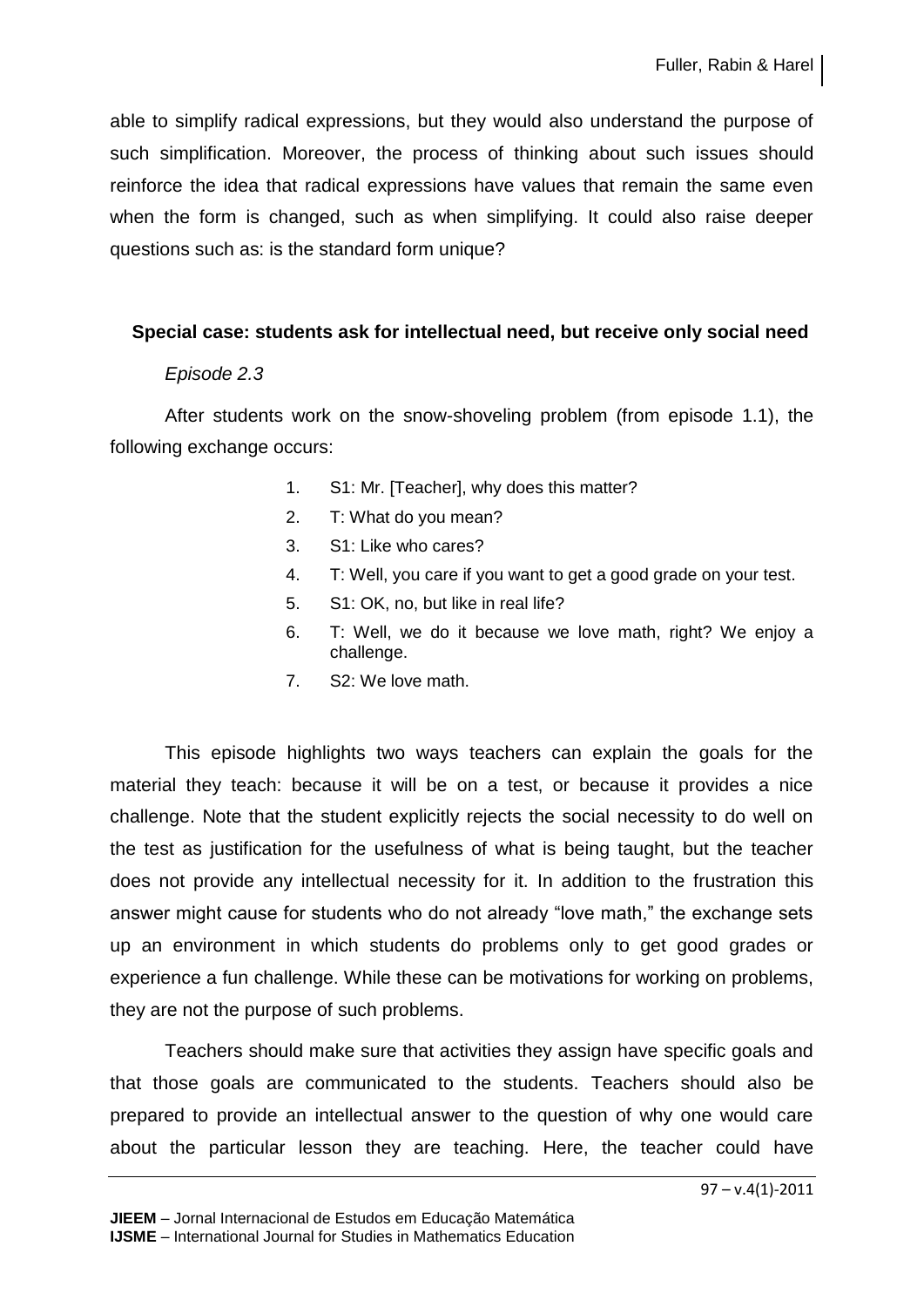mentioned that this is a real (modeled) situation raising a practical mathematical question. He could also describe how these problems teach general lessons such as optimization under a condition involving diminishing returns.

#### **3. No intellectual necessity for the method of solution**

We expect teachers to help students develop tools that can be used to solve problems. However, the type of tools and ways they can be acquired vary greatly. Students are sometimes given a method for solving a problem along with the problem itself. They may be directly shown how to do all problems of a given type, or they may be told that a problem will use the procedure they just learned. The format for answers may also be strictly prescribed (sometimes arbitrarily), as occurs in episode 3.1.1 below. When the method for solving a problem is not necessitated, the students' task can become applying a method rather than answering a question. Such activity is likely to be problem-free even when the original problem could have been meaningful: students want to resolve the situation, but they have to use the solution method that has recently been taught even though the situation is easily resolvable through other means. For instance, a problem intended to require algebraic manipulation may be easier to solve through guess and check or arithmetic calculation. This category of problem-free activity is important and pervasive. Teachers can and should require that students be able to explain and justify their solutions to the class. However, when students are required (even implicitly) to use only the most recent procedures in solving a problem, that problem loses intellectual legitimacy. Students who were initially interested in the problem may even come to reject it, viewing the task as simply an excuse to practice a method that the teacher says is important. On the other hand, if students are given free reign in solving a problem and then realize through subsequent discussion that the standard approach is preferable to other solution methods, we believe they will be much more likely to appreciate and internalize the standard method.

#### *Episode 3.1.1*

The class is working through the following problem:

When a popular brand of CD player is priced at \$300 per unit, a store sells 15 units per week. Each time the price is reduced by \$10, the sales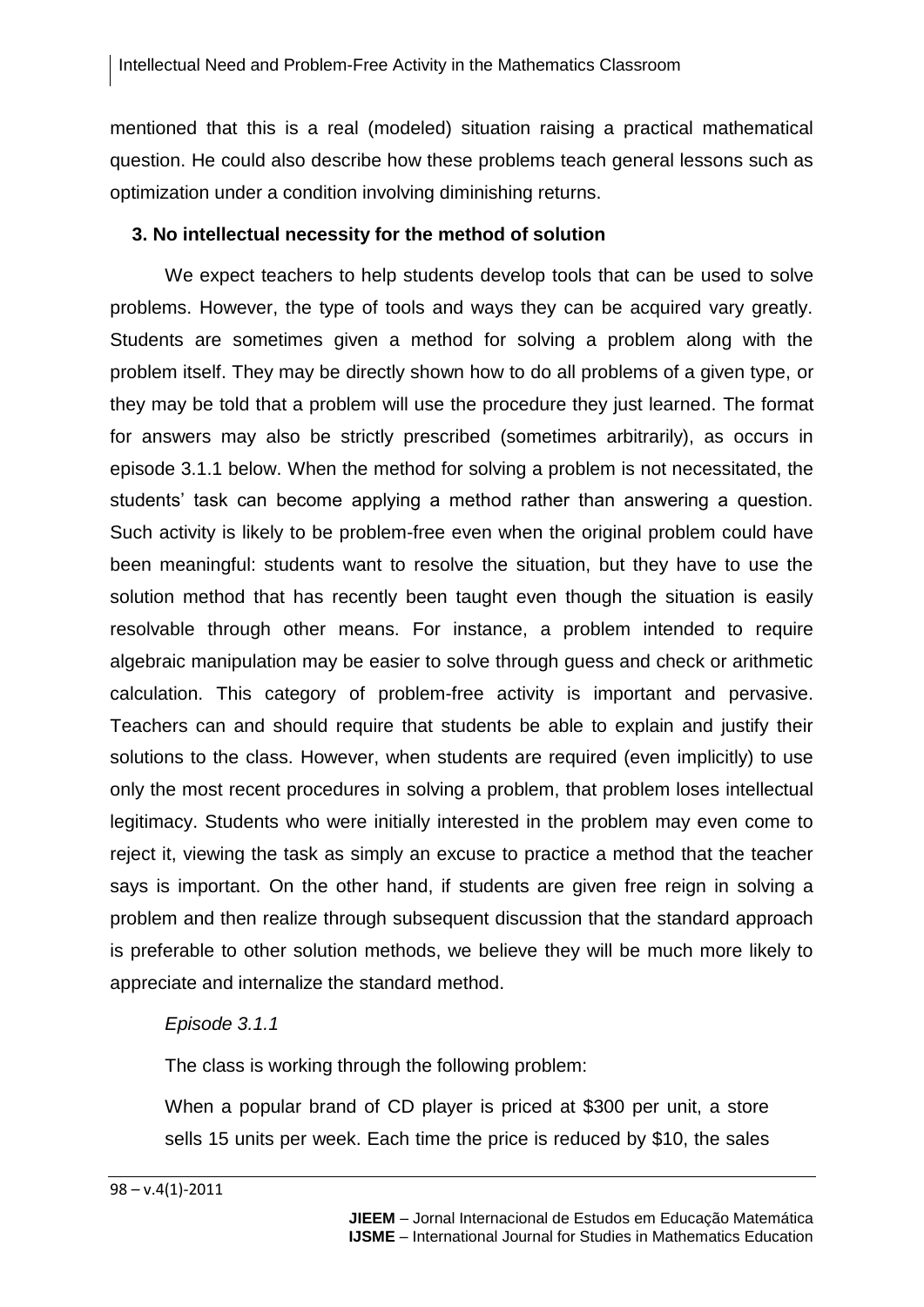increase by 2 per week. Help the store manager to build a function that gives the total sales revenue for each \$10 reduction in the CD player [sic]. What selling price will result in weekly revenues of \$7000?

- 1. T: Right here it says help the store manager build a function that gives the total sales revenue.
- 2. S: But why does the store manager need a function if he knows the answer?
- 3. T: Because he wants to be able to substitute any number in for, depending on the week, what he's going to sell.
- 4. S: He has a table. He can just look at the table. It's much easier than a function.
- 5. T: What about No it can't. What if he decides he wants to start at \$350?
- 6. S: Then he can make the table up by \$50.
- 7. T: A function, please. Thank you.
- 8. S: Well, will you show me how to do the function?

This student does not perceive a purpose behind the teacher's interpretation of the problem: "why does the store manager need a function if he knows the answer"? If an answer is important and it can be found without a function, there is little intellectual need to find a function. The student argues that, for this particular situation, a table would be "much easier" while still providing the needed information. The student is correct that, since a store manager in this situation would probably be interested in a small range of discrete values, a table could provide an efficient representation of the data. Representing data efficiently in a realistic situation is likely to constitute a meaningful problem for students, but the teacher's insistence on finding a function reveals this task to be mostly a front for getting students to use the most recent technique they have learned. The teacher begins by trying to give intellectual reasons for a function: "to substitute any number" (Line 3) and "what if he decides he wants to start at \$350? (Line 5). However, when the student argues persuasively that these reasons are inadequate, the teacher turns to purely social need: "A function please. Thank you." In the end, he requires a prescribed form for the answer to a seemingly arbitrary question.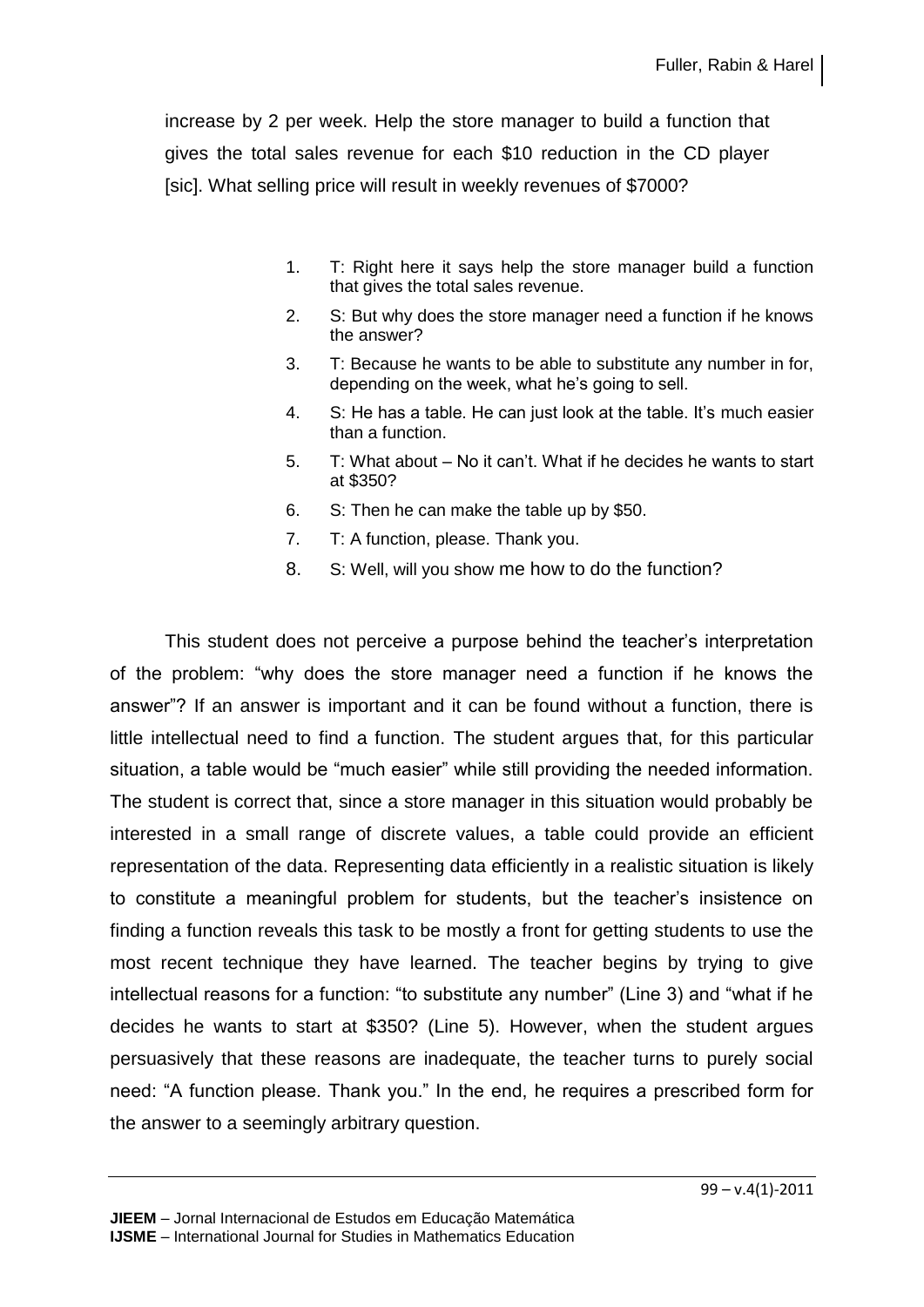The CD player problem is isomorphic to the snow-shoveling problem (episode 1.1). However, the teacher expects students to use arithmetic sequences and their properties in the solution method for the CD player problem. Sequences had not yet been covered when the snow-shoveling problem was assigned, but they were apparently discussed in the days before this episode, which continues the discussion of the CD player problem.

*Episode 3.1.2*

- 1. T: How do you get [pause] how did you get this dollar value [7000]?
- 2. S1: 300\*15, 290\*17, [pause]
- 3. T: Right. You multiplied those two things together, right?
- 4. S1: Oh.
- 5. S2: So that's the formula? These are the formulas?
- 6. T: Well, these are a start for what they look like.
- 7. S2: But wouldn't this one be…this one…what do you mean?
- 8. S1: I got it.
- 9. T: This one's decreasing by \$10, right?
- 10. S2: Mmhmm.
- 11. T: And then you can simplify these. Can you?
- 12. S2: Yeah. By like just making it simpler but then [pause] so do we leave *n* in the formula?

In this exchange, the students have already found the answer (a selling price of \$200) and explained their reasoning, but the teacher wants them to justify their result using what they know about sequences rather than by working through possibilities. This is a case where the 'problem' has already been solved but students continue working to satisfy the teacher. We see that S2 picks up on the expectation that there will be two formulas—corresponding to the distinct arithmetic sequences that should be used in solving this problem. The students do not appear to perceive an intellectual reason for the teacher's method: they are confused by the instruction to simplify and appear to want to revert to considering specific values of *n* rather than a general formula.

*Episode 3.1.3*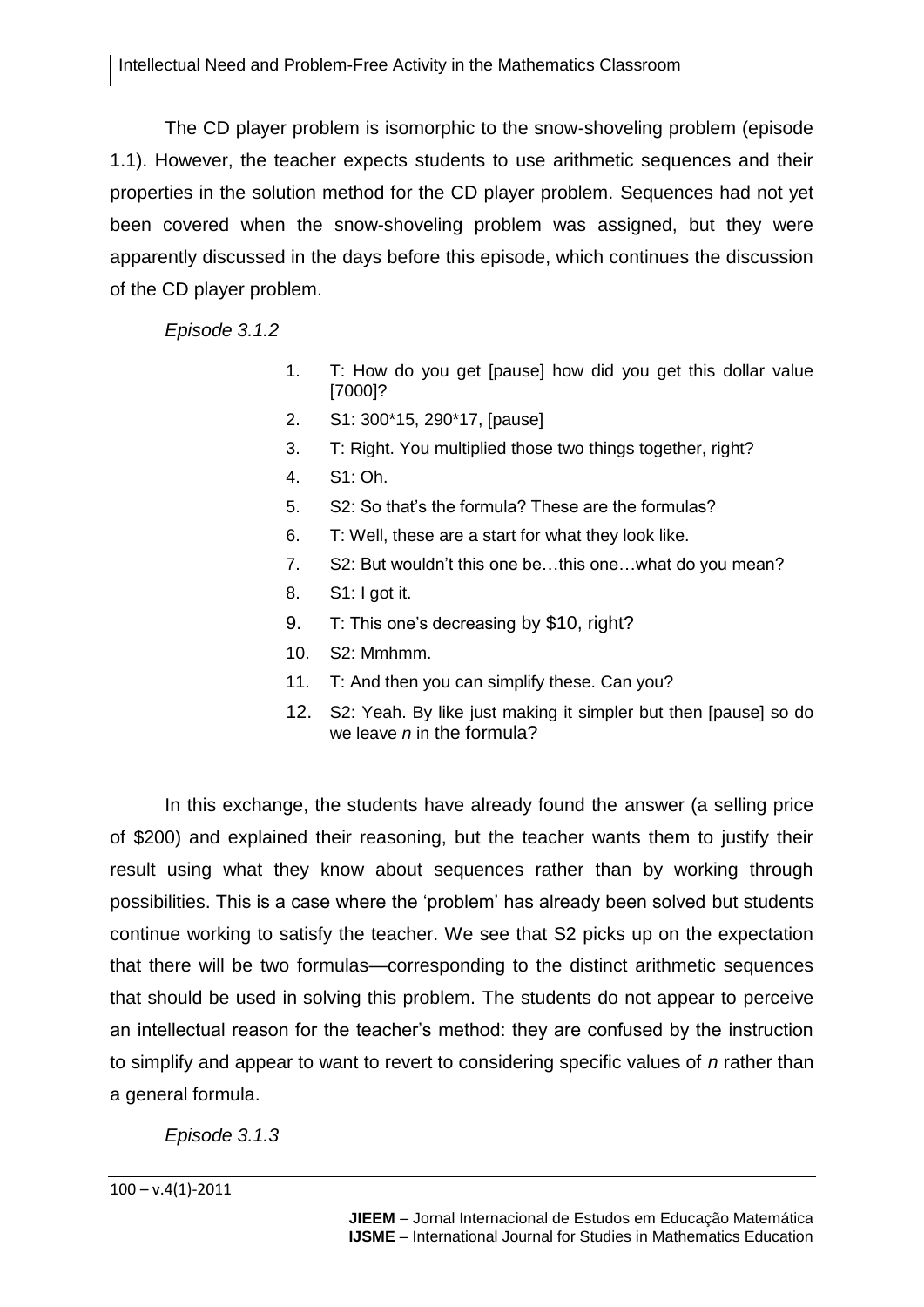Later in the same class, the teacher circulates among students that are still working on the CD player problem:

- 1. S3: What would you use for the common difference? –10 or 2?
- 2. T: Well, I'm looking at two different sequences here, right? Here's one sequence, here's another sequence.
- 3. S3: So you're actually writing two equations?
- 4. T: Mmhmm.

And later:

- 5. T: No, look at this. Look at this right here. 300, 290, 280, 270. What I want you to do is I want you to generate a formula for this sequence.
- 6. S4: *x*-3?
- 7. T: *x*-3?
- 8. S4: Oh, wait, no. For the second one [inaudible] *x*+2.
- 9. T: *x*+2?
- 10. S4: See, 15+2 is 17, 17+2 is [pause]
- 11. T: So that's a recursive formula, right? I want the explicit formula. And then do the same thing here. 15, 17, 19 [pause] get me a formula that's going to generate this sequence. OK? So I want to see two formulas. One for this sequence and one for this sequence.

The teacher continues to advocate a single method of solution that has not been necessitated. It appears that these students approached the problem in their own ways, although we do not observe how they attempt it and the teacher never asks for an overall account of student reasoning. Instead, he leads students to follow the method he wishes them to use by prescribing actions they should perform: "300, 290, 280, 270. What I want you to do is I want you to generate a formula for this sequence" (line 5) and "… get me a formula that's going to generate this sequence. OK? So I want to see two formulas" (line 11). The teacher does not say why these actions will lead to the desired solution, nor does he explain clearly to students why their methods will not work or are not appropriate. Overall, it appeared that the task of using the teacher's method correctly was more difficult for students than the task of ascertaining by their own means the selling price that will result in revenues of \$7000.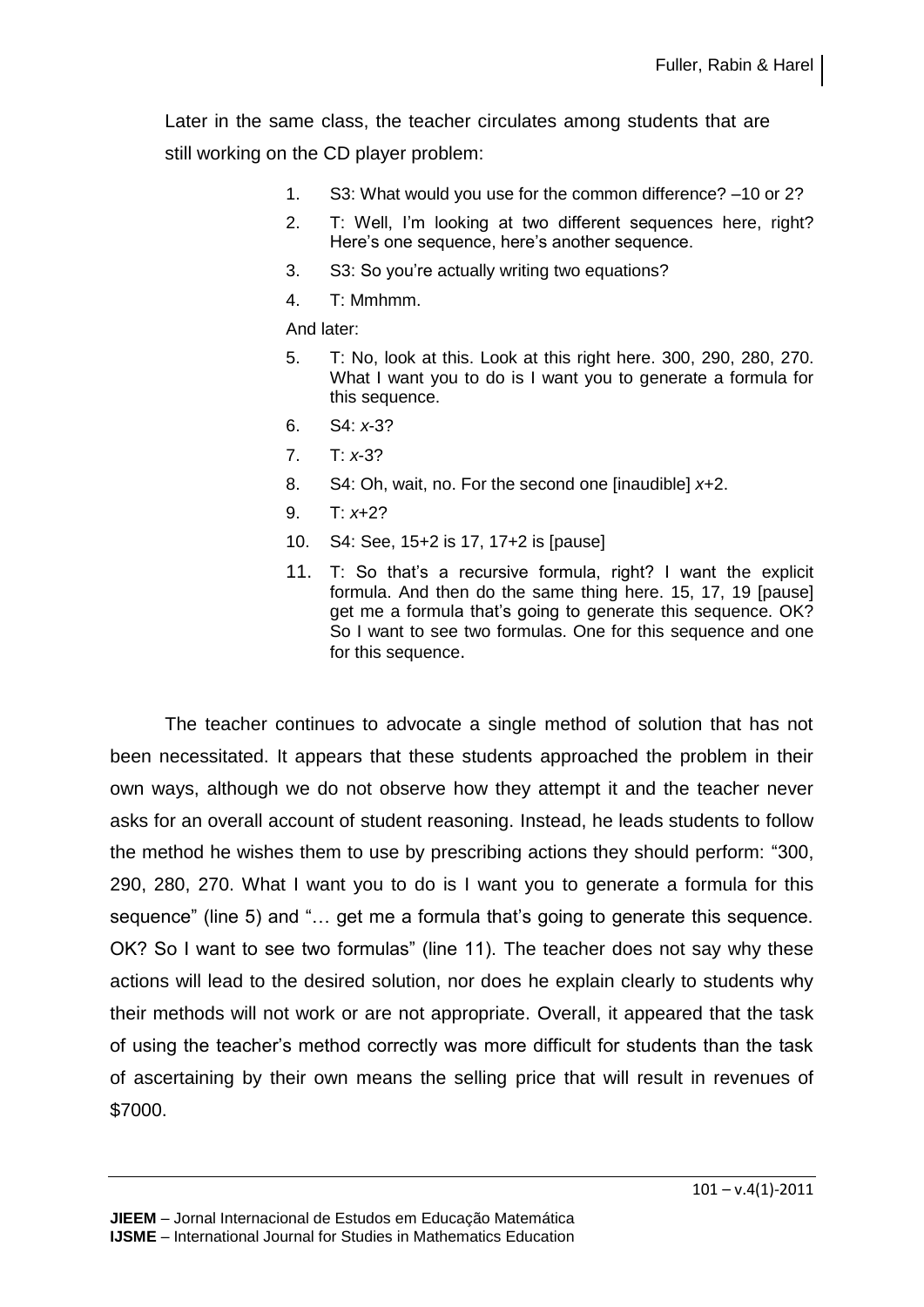The teacher could have taken the first student's arguments about using a table as an opportunity to compare a formula to a table of values as different ways to give information about a function. Again, it would have been useful to ask where the store manager should set the price, which could create intellectual necessity for a function giving sales revenue in terms of \$10 reductions in price. The table might suggest a maximum, but an explicit formula for the function would provide more confidence that the maximum is absolute, (given that parabolas have one vertex) satisfying a *need for certainty*. There will also be a *need for computation* if the optimal price is not a multiple of \$10. Once there is a reason to seek a formula, the teacher could aid students who are having trouble by suggesting a connection to finding formulas for arithmetic sequences. However, students should be free to generate the formula for revenue in any way they can.

#### *Episode 3.2*

Students are having trouble with the problem, *If it takes a printer 20 minutes to print 400 stickers, how long will it take to print 1100 stickers?,* and the teacher suggests a simpler version. He is at the front of the room addressing the entire class while various students respond.

- 1. T: If it takes a printer 20 minutes to print 400 stickers, can you tell me how many stickers it could print in one hour? 1200, why?
- 2. S\*: [inaudible]
- 3. T: You multiply 20 times 3. You recognize that there's 60 minutes in a hour, so 20 minutes is 1/3 of that. You multiply 20 minutes times 3. So what you're talking about, we got a name for that in Math. What do we call that? When two numbers are compared to each other. Three is to four? I got [pause] I've got a portion of a dollar here, right. I've got 1/4 of a dollar. What do we call that? What do we call that 1/4?
- 4. S\*: A quarter.
- 5. T: You're right. What do we call that comparison of numbers. One to four.
- 6. S\*: Ratio.
- 7. T: A ratio… Can we make, and by the way we combine two ratios together, that's called a ratio is equaled to something else. What do we call that?
- 8. S\*: Cross-multiply?
- 9. S\*: Fractions?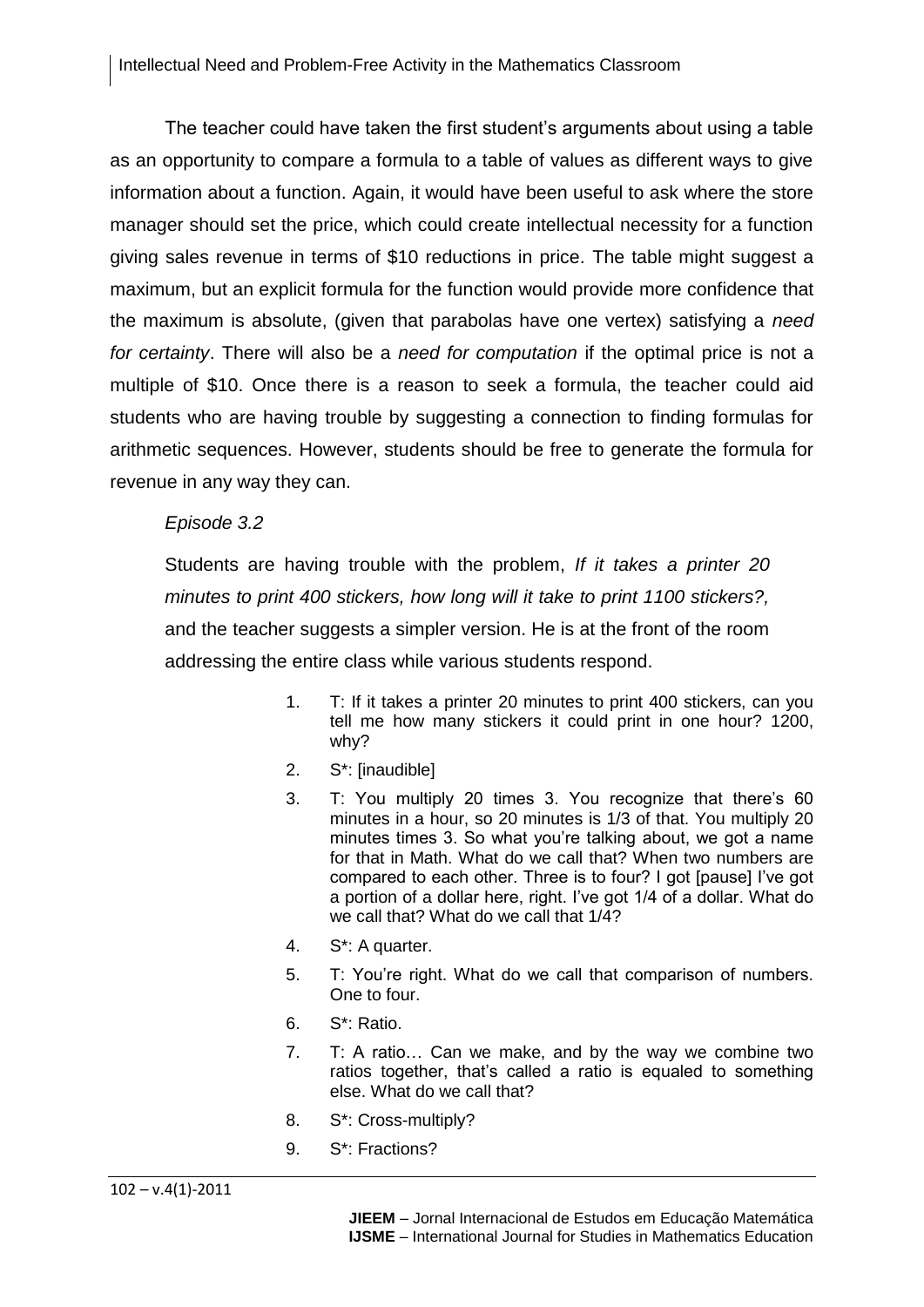- 10. T: Well, they are fractions. We cross-multiply to solve it, but what do we call this, this is called a [pause] It starts with a p? Starts with a pr? Pro-? You're a tough crowd folks, prop, proportion.
- $(\ldots)$
- 11. T: Now, what did you tell me before when I asked you to figure out how many, how many stickers could be printed in an hour? Why? What was the ratio?
- 12. S\*: [inaudible]
- 13. T: Yeah, but how did you get that? How did you figure it out? What was the ratio you used?

A student came up with the answer (1200) to the simplified question without using an explicit ratio. The purpose of the discussion seems to be for the students to understand the teacher's reasoning and learn to construct explicit proportions. While the teacher explains the steps he used to find the solution in line 3, he does not construct an explicit proportion. The focus instead seems to be on the conversion factor "60 minutes in an hour," by which 20 minutes becomes 1/3 of an hour. The implicit idea that 3 times as many stickers will be printed in 3 times as long a time interval involves proportional reasoning, but this fact may not be clear to the students. Most of this episode is devoted to naming things and identifying how they appear rather than how proportional reasoning is used. The teacher asks for "the ratio" from the problem twice (lines 11 and 13) without specifying which ratio. Presumably, he has in mind some form of the proportion:

 $#$ 1  $\frac{1}{3}$ hour<br> $\frac{1}{3}$ hour  $\frac{1}{2}$  hour.

Based on their lack of clear responses, this interpretation does not seem clear to students. Moreover, because the simple problem given is a case for which the teacher's implicit reasoning is easier than constructing a proportion, there is no necessity for using a proportion. After returning to the original problem, the teacher presents the correct proportion:  $\frac{20 \text{ min}}{x \text{ min}} = \frac{4}{11}$  $\frac{400 \, \text{Stickers}}{1100 \, \text{stickers}}$ . However, he does not devote much attention to the link between informal proportional reasoning and this explicit proportion. His reasoning on the simpler version of the problem would suggest a different way of thinking about the situation: that it will take  $1100/400$  times as long to produce 1100/400 times as many stickers, so the answer is given by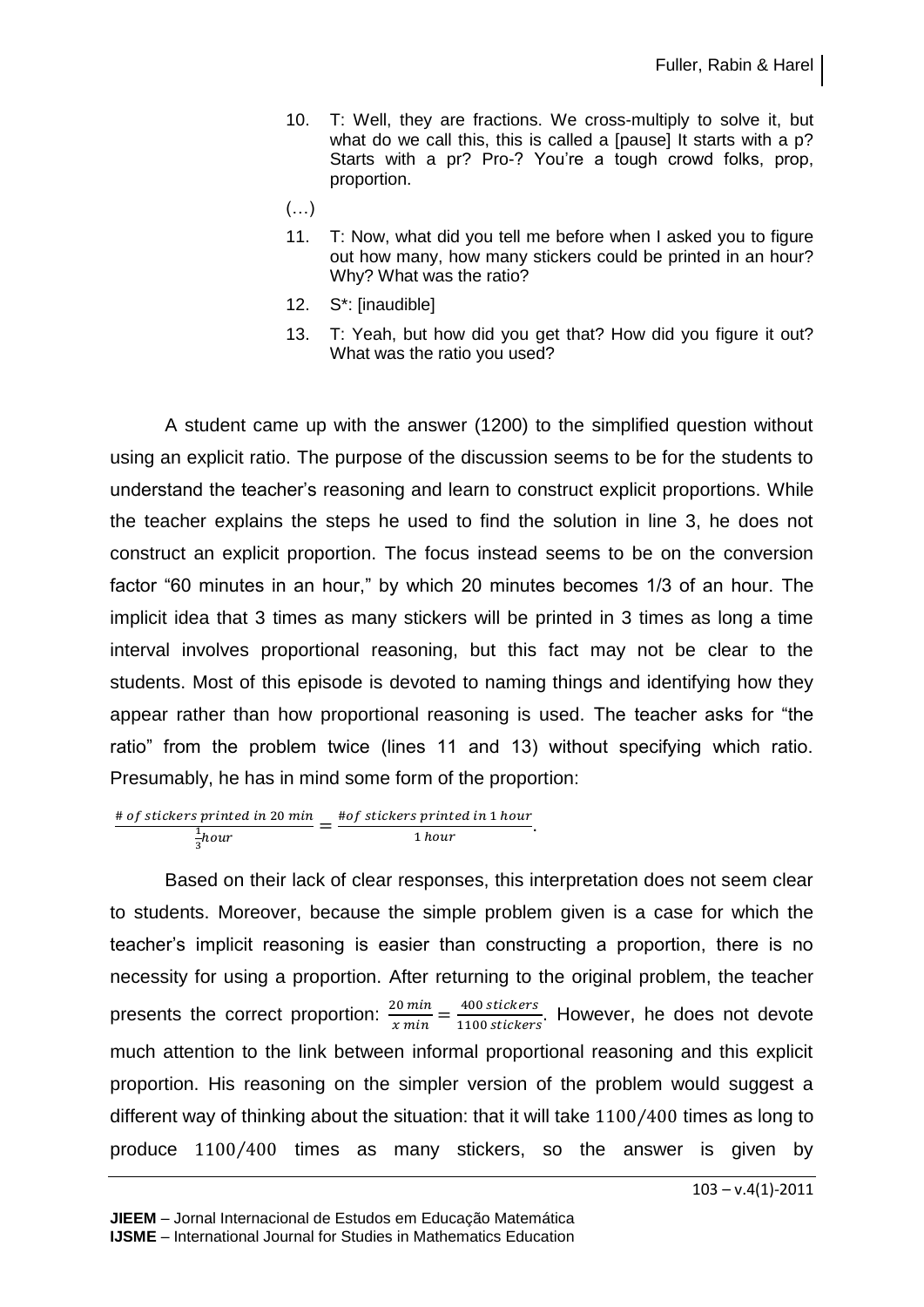$(1100/400)20 min = 55 min$ . The problem may have initially stimulated intellectual need, but there appears to have been only social need for using an explicit proportion.

After offering the simpler version of the sticker problem, the teacher could have asked how long it would take to print 800 stickers and gotten the answer from students, then he could have asked students if anything is remaining constant in these situations. This could provide a *need for connection and structure* in that students want to figure out how the simpler problem formulations are related to the original one. Students would probably see that something is the same in these situations, but they would have trouble articulating it. They might at least recognize that some of the same numbers, 20 and 400, are being used. The teacher could point out that such a problem cannot be solved without assuming that the machine is "running at a constant rate" and ask the class for suggestions as to exactly what this should mean. Through discussion, they could realize that the rate of stickers produced should be treated as constant in these situations. This could be formalized into an equality of ratios that holds regardless of what time interval one examines: #  $\frac{vers\ produced}{time} = \frac{\#}{time}$  $\frac{\text{terms produced}}{\text{time}}$ .

At this point, students could be led to see that the left side (for instance) will always be  $\frac{400 \, stickers}{20 \, min}$  and that the right hand side will contain an unknown quantity in either the numerator or denominator. If this equation can be solved for the unknown, the problem will be finished. The teacher could then ask for comparisons between this explicit use of a proportional equation and the informal reasoning applied by both teacher and students. He could also assign further problems involving proportions and suggest that students try them using informal reasoning and explicit use of a proportion to see which they prefer. The informal reasoning may be deemed simpler, but the explicit proportion might be considered more general and (after practice) more clear.

#### *Episode 3.3*

The teacher is leading the class through a solution to a worksheet problem, allowing various students to respond. The class used a mnemonic called LESA [Let the variable stand for something, write an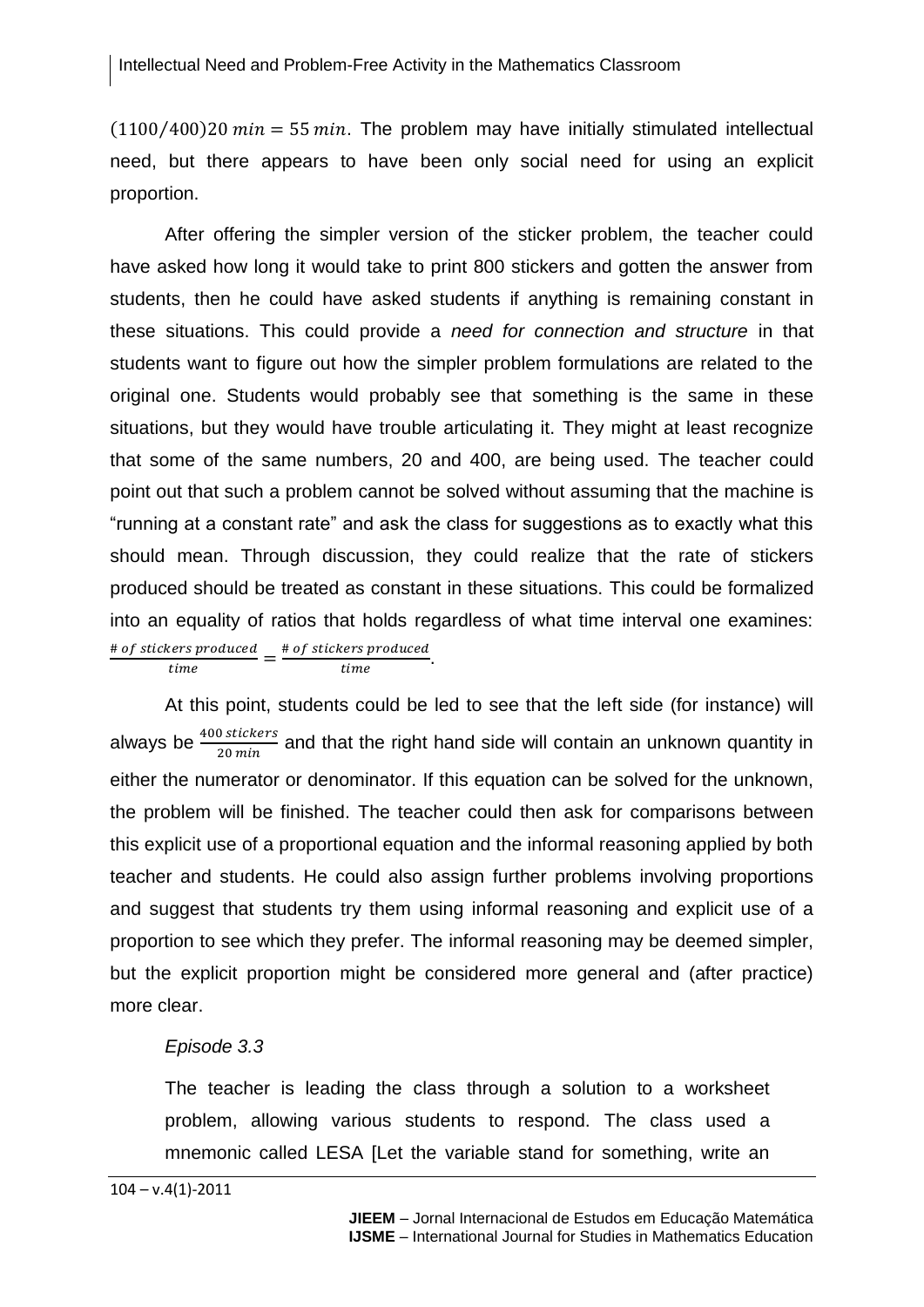Equation, Solve the equation, Answer the question] to solve word problems.

- 1. T: Number 5 says, find two consecutive integers such that the sum of their squares is 61, so "L", what are our variables? C'mon, folks.
- 2. S\*: 2 and 61. [hard to hear]
- 3. T: What is it?
- 4. S\*: 2 and 61.
- 5. T: Are those variables?
- 6. S\*: *A* and *B*.
- 7. T: What are we looking for?
- 8. S\*: Two integers that go in 61.
- 9. T: OK, we're looking for two integers, so I'll call integer *A* and one integer *B*.
- (…)
- 10. T: OK, so can we come up with two equations for our unknowns?
- 11.  $S^*$ :  $A^2 + B^2$
- 12. T: Everybody agree with that one?
- 13. S\*: I guess.
- 14. T: OK, what's the other equation? Do we have another equation here?
- 15. S\*: You get the 61 and bring it to the other side.
- 16. T: Hold on, I don't want to solve them. I am looking for a second equation here. I got two unknowns, I need a second equation here.
- 17. S<sup>\*</sup>: Are you supposed to do like  $B+1$  because it's like a consecutive number?

In this episode, no intellectual necessity is presented for either introducing variables or finding a second equation. Rather than asking the students for suggestions, the teacher leads the class through a prescribed method without exploring other ways to think about the problem. Students do not object to this; they seem used to following a method without clear goals. For instance, one student suggests "2 and 61" as the variables. We surmise that he is acting based on the social need to find something that can act as a variable in the problem; he chooses the only two numbers present in the problem statement. In this context, the teacher's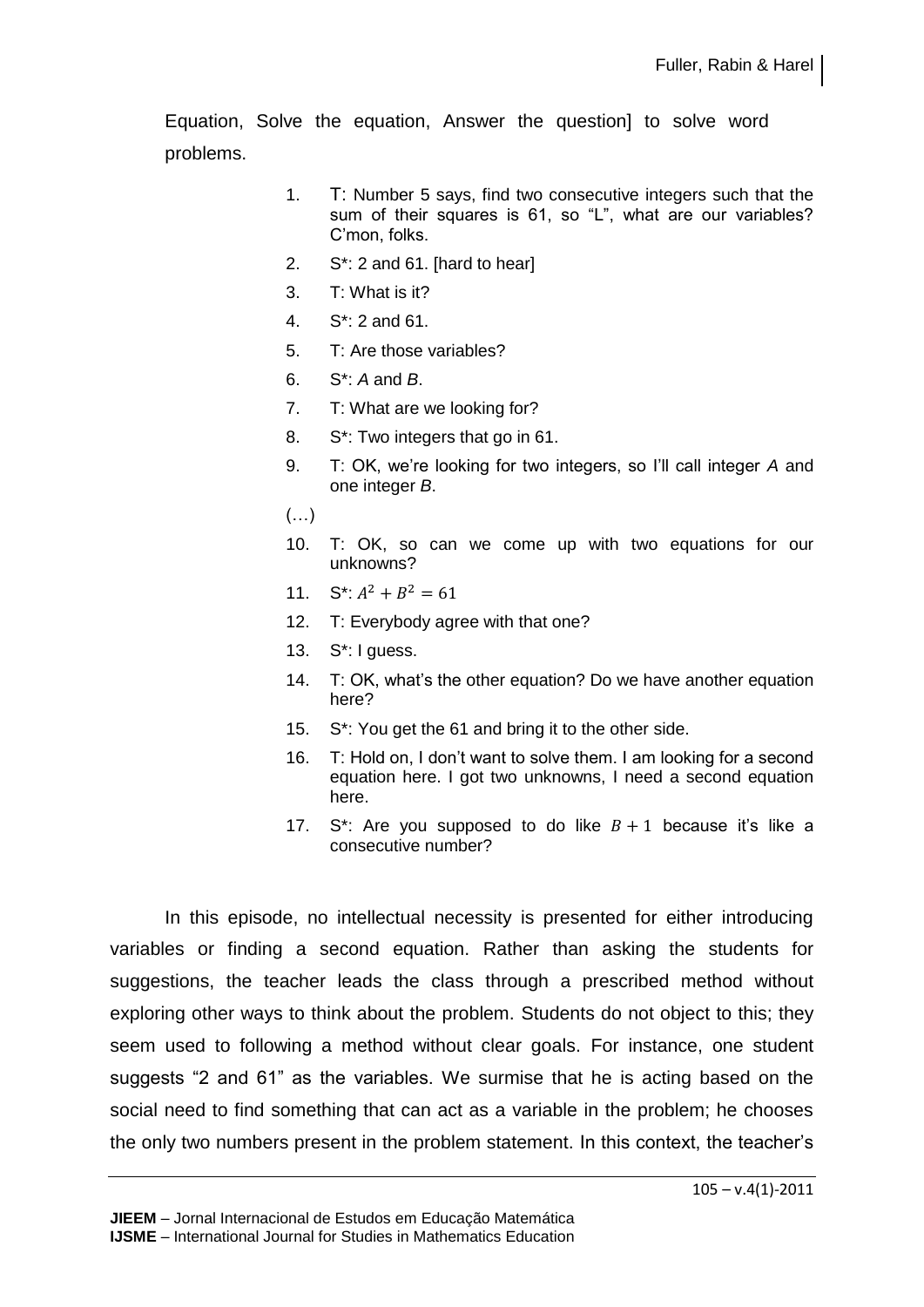question "Are those variables?" is meant to suggest that this response is incorrect, rather than to elicit the student's understanding of the term "variable." Other students pick up on this hint and suggest "*A* and *B*" before choosing what the variables are to represent, suggesting that the primary necessity for variables is social necessity. After eliciting the equation  $A^2 + B^2 = 61$ , the teacher does not discuss why a single equation with two variables cannot be solved. He simply says "I don't *want* to solve them" (our italics) and "I need a second equation here" (line 16). The teacher could have used this opportunity to necessitate a second equation by helping students realize that they will not get a unique answer without additional constraints. Instead, he appears to follow a fixed rule that a single equation in two variables cannot be solved. The focus in this episode is on correctly applying the LESA approach rather than on necessitating the particular methods that are used to solve this problem.

In order to implement the necessity principle, problems should be difficult enough to warrant the desired solution method. In this case, the problem is simple enough that it could be most easily solved by guess and check or systematically trying integers. A more sophisticated type of reasoning, which the teacher could model, would be to notice that the average of the squares is 30.5, and one must be below the average (25), the other above (36). If the goal is to develop students' ability to solve systems of equations, then more difficult problems should be given for which students are given the opportunity to guess but are unlikely to do so successfully. Once there is a need to write down equations, then questions concerning how the number of unknowns and number of equations relate to the solution set can be posed.

Generally, the use of variables can be necessitated by a *need for computation* (if the unknown numbers are very large, or not integers), for *communication* (to explain the reasoning used to solve the problem), or *structure* (when systematizing the approach to apply to a class of similar problems).

# **4. Students know what to do in advance, so the problem need never be considered carefully**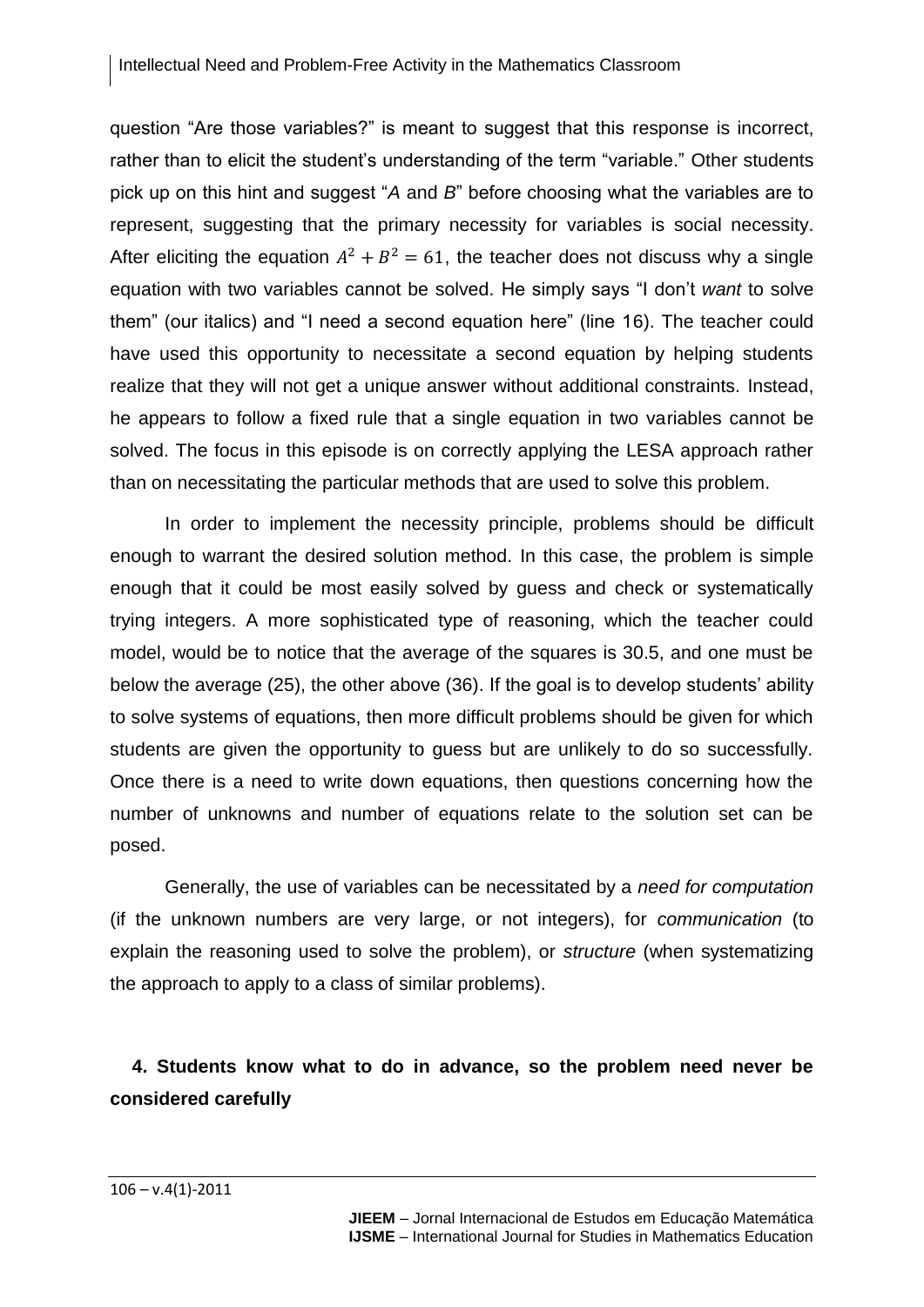Teachers rarely want their students to encounter the full difficulty of a significant real-world problem. Some difficulties must be avoided or minimized, requiring teachers to choose which difficulties to avoid and which to exploit for creating useful disequilibrium. In an effort to make things easier for students, teachers will sometimes give problems in standard forms that invite students to use a known method rather than exploring the meaning of a problem and different ways to solve it. Even when a particular method is not imposed on students, such actions can deprive students of learning opportunities, because it is precisely the difficulties and confusion in solving problems that destabilize students' current knowledge and require them to extend their thinking. When students know what they will do to complete a task before engaging with a problem, they are involved in problem-free activity.

#### *Episode 4.1*

The teacher is showing how to find the intercepts of a cubic polynomial in order to graph it. The cubic has an explicit factor of *x*, but he also promises that the remaining quadratic is factorable:

> T: …And I end up with a quadratic inside the parentheses. And in this case I can factor what's inside the parentheses. If I'm not able to factor what's inside the parentheses, we can still find the *x*intercepts by using the quadratic formula or completing the square, but for right now, for what we're going to start off with, I'm gonna give you equations that are – that we're able to factor in here.

Later in the same discussion:

T: And in fact, on the homework that I give you tonight, I'm not gonna ask you to sketch any graphs, I'm just gonna ask you to solve the equations…And for right now, I'll worry about you guys finding the linear factors for yourself later – for right now, if I give you one that's gonna need a linear factor, I'll just give you a linear factor, and then you can factor the quadratic after you use the factor that I give to you.

Intellectual need is stimulated when a student is led to desire a resolution of a situation—which is unlikely to happen if the teacher outlines how to resolve the situation in advance. In this case, the teacher sets up an explicit didactical contract (Brousseau, 1997) that problems will be given in such a way that students only have to supply certain known steps—the rest is set up for them. This creates a social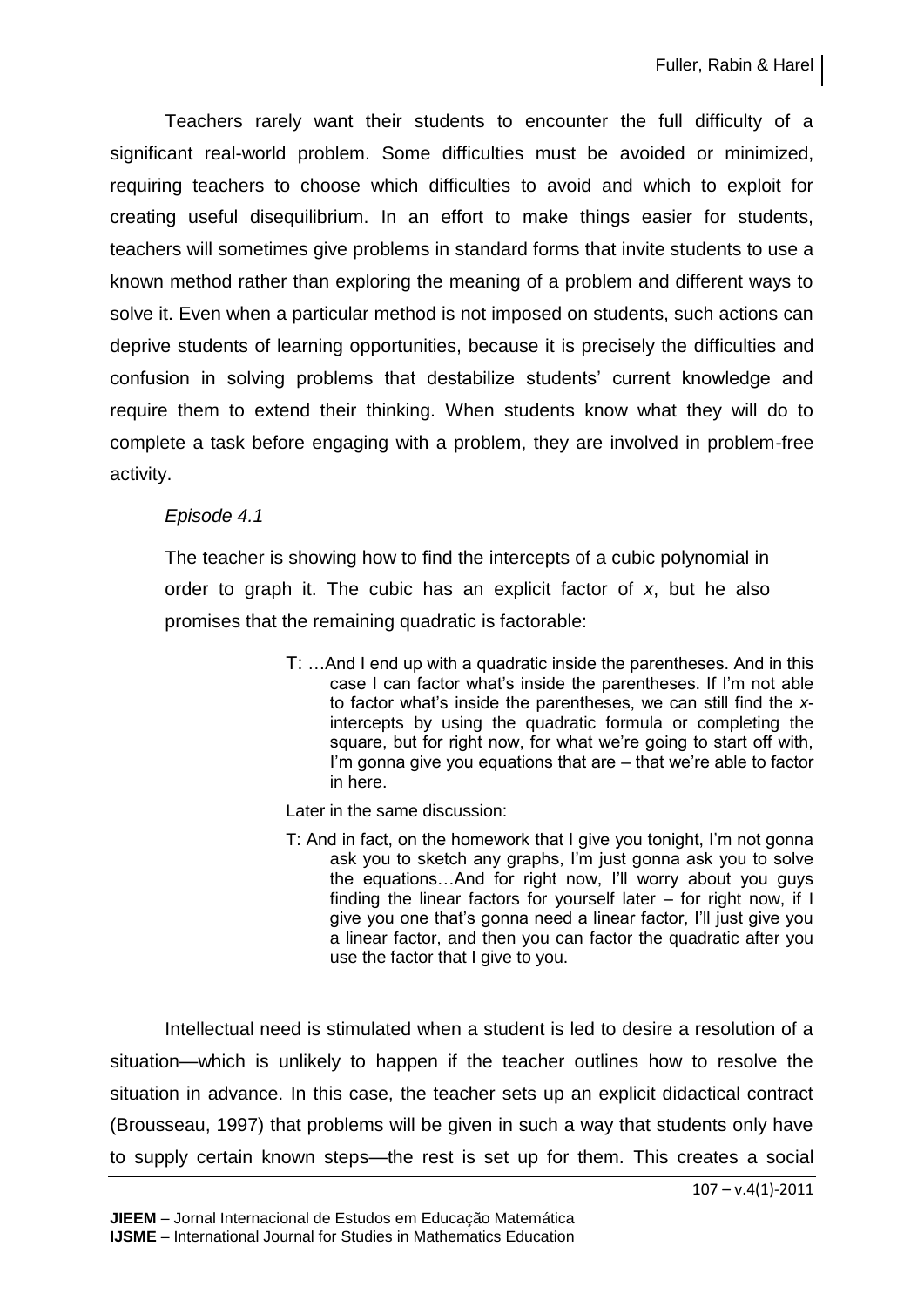partnership in which students need only 'do their part' by applying well-known methods in specific ways. They must divide the cubic polynomial by the given linear factor, factor the remaining quadratic, and then read off the solutions. Because it is possible to perform these steps without considering the meaning of the problem, students need not understand the situation or the purpose of actions they perform.

Instead of promising that students will not have to deal with finding intercepts when an equation does not factor nicely, the teacher could ask more probing questions to examine student conceptions and make them consider problematic issues. For example, he could ask "how many *x*-intercepts can a quadratic polynomial have?" and "how many *x*-intercepts can a cubic polynomial have?" These questions could lead to a *need for causality* if students want to know why it is that a cubic will always have at least one *x*-intercept but a quadratic may have none. They may be able to see that this happens from several graphs, but they are unlikely to understand why similar equations have different numbers of *x*-intercepts. This could lead to interesting discussion and possibly methods for bounding the number of intercepts. He could also ask students how they might ascertain whether a quadratic equation can be factored (over the integers). This would feed into a *need for computation* if students want to know when they should be able to factor easily and when they need to use the quadratic formula. Such considerations would force students to consider the problems they are working on carefully and to gauge how difficult finding the solution might be.

#### *Episode 4.2*

The teacher circulates around the room, talking to different students as they work on exponential growth and decay problems:

- 1. T: So, this is 1.63. What's my growth factor? What's my growth, what's my rate, what's my percent of increase?
- 2. S: I don't know.
- 3. T: Look right up there. If  $b$  is 1 plus the percent, right?
- 4. S: Oh, so 1 plus 1.63?
- 5. T: I, no, I already did, that's already added to 1, so what's 1.63 minus 1?
- (….)
- 6. T: What did you do for 21 [another problem]?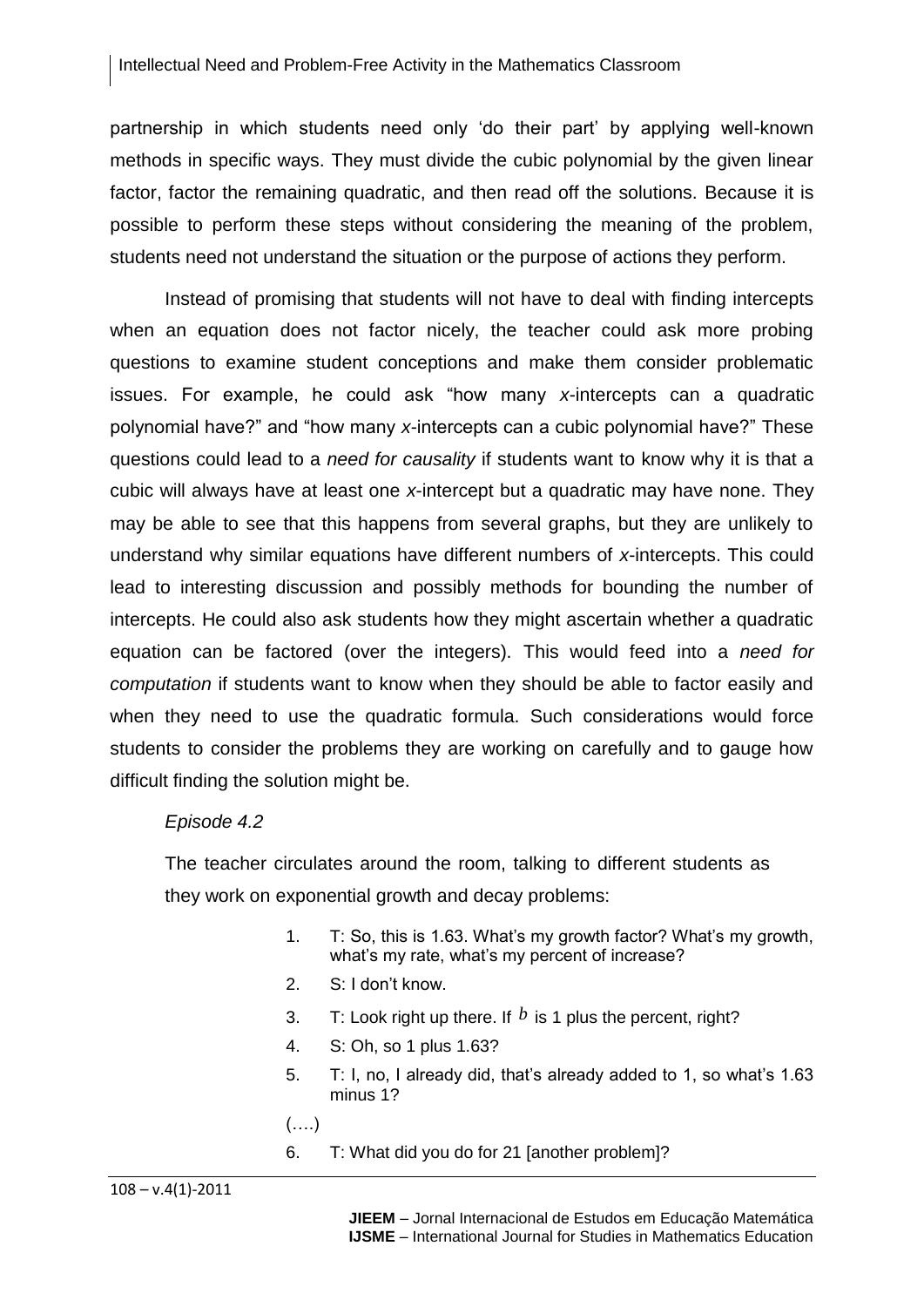- 7. S2: [inaudible]
- 8. T: So you did, you did 1 minus 0.11.
- 9. S2: Yeah.
- 10. T: Right.
- 11. S2: We got 0.89, yeah.
- 12. T: Right, so that's 1 minus 0.11.
- 13. S2: Yeah.
- 14. T: Did you, did you do [pause] how did you [pause] did you do that on your calculator?
- 15. S3: Yeah.
- 16. T: Let me see. No, no, no, I want to see 1 minus 11 percent on the calculator.
- 17. S2: No, we didn't do it like that.
- 18. T: Oh, okay.
- 19. S3: We did 100 minus 11 to get 0.89.
- $(\ldots)$
- 20. T: So I did put some notes on [my website], but this is all it is right here. Growth factor is *b* is 1 plus the percent, decay is 1 minus the percent.

Students seem to be working on homework from the textbook, but the problem situations are not stated or discussed by the teacher in this episode. The teacher appears to be testing whether students can correctly apply a given rule: "bis 1 plus [or minus] the percent." His prescription, "I want to see 1 minus 11 percent on the calculator" provides only social necessity for a particular way of applying the method. The students who "did 100 minus 11 to get 0.89" seem to be modifying their answer to match the teacher's expectation without mentioning that they (presumably) process this answer as a percent, dividing by 100. The discussion focuses on results and what was put into the calculator, not on the meaning of "growth factor" in this context or why one would wish to apply this rule to determine the base of an exponential.

On the whiteboard, and presumably on the teacher's website, the equations " $b = 1 + \%$ " and " $b = 1 - \%$ " literally appear, despite being mathematically ungrammatical. This rule allows students to know what they must do before seeing a problem: figure out if the problem involves growth or decay, find "the percent" and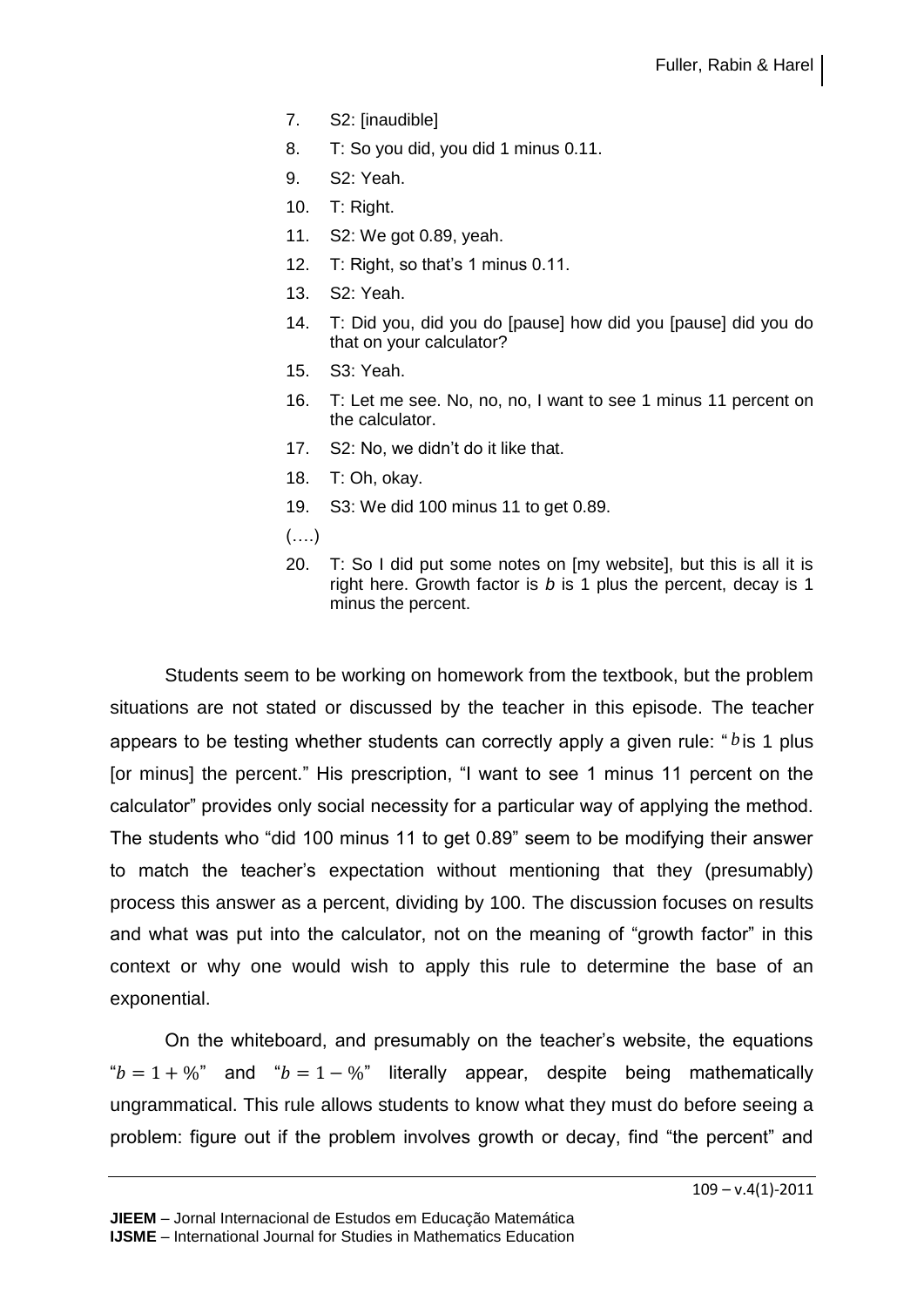either add it to one or subtract it from one. In general, it is not obvious what "the percent" refers to. The teacher's statement establishes a didactical contract that there will only be one quantity given as a percentage so that this quantity can be assumed to be, without considering its meaning in context, "the percent" (to be expressed as a decimal). Since students have no need to consider problems carefully, their activity will be problem-free. We also note that this seemingly straightforward rule does not allow students to answer the teacher's first questions easily.

To implement the necessity principle, several problems involving exponential growth and decay should be given before showing the general formula for them. Once students have some experience with particular situations, the teacher could introduce the general form  $f(t) = Ab^t$  as the type of function underlying such problems (*need for connection and structure*). He could then ask where the values *A* and *b* come from in the problem situation. Students should be able to see that *A* is just the starting amount, whereas *b* comes from the rate of growth: more specifically, if a quantity is growing by *r*% per unit of time, then  $=1+{r \choose 100}$ . Once they have made this realization, they can infer the rate of growth or decay from the form of an exponential function. A *need for communication* when comparing answers can lead students to agree on a particular form for the rate of growth (whether expressed as a decimal or percent).

#### **HYPOTHESIZED CAUSES FOR THE OBSERVED PROBLEM-FREE ACTIVITY**

Many of the teachers' actions in the above episodes, though seemingly intended to help the students, are likely to lead to problem-free activity in the classroom. Lack of content knowledge was sometimes a contributing factor to these actions: the teachers did not know why something had to be the way it is, or what alternative methods might work in the same situation. However, based on conversations with the teachers, we believe that the dominant cause for the actions we observed is the way these teachers view mathematics. They see what will be tested as "the mathematics" that they are supposed to teach. Because of this, they

 $110 - v.4(1) - 2011$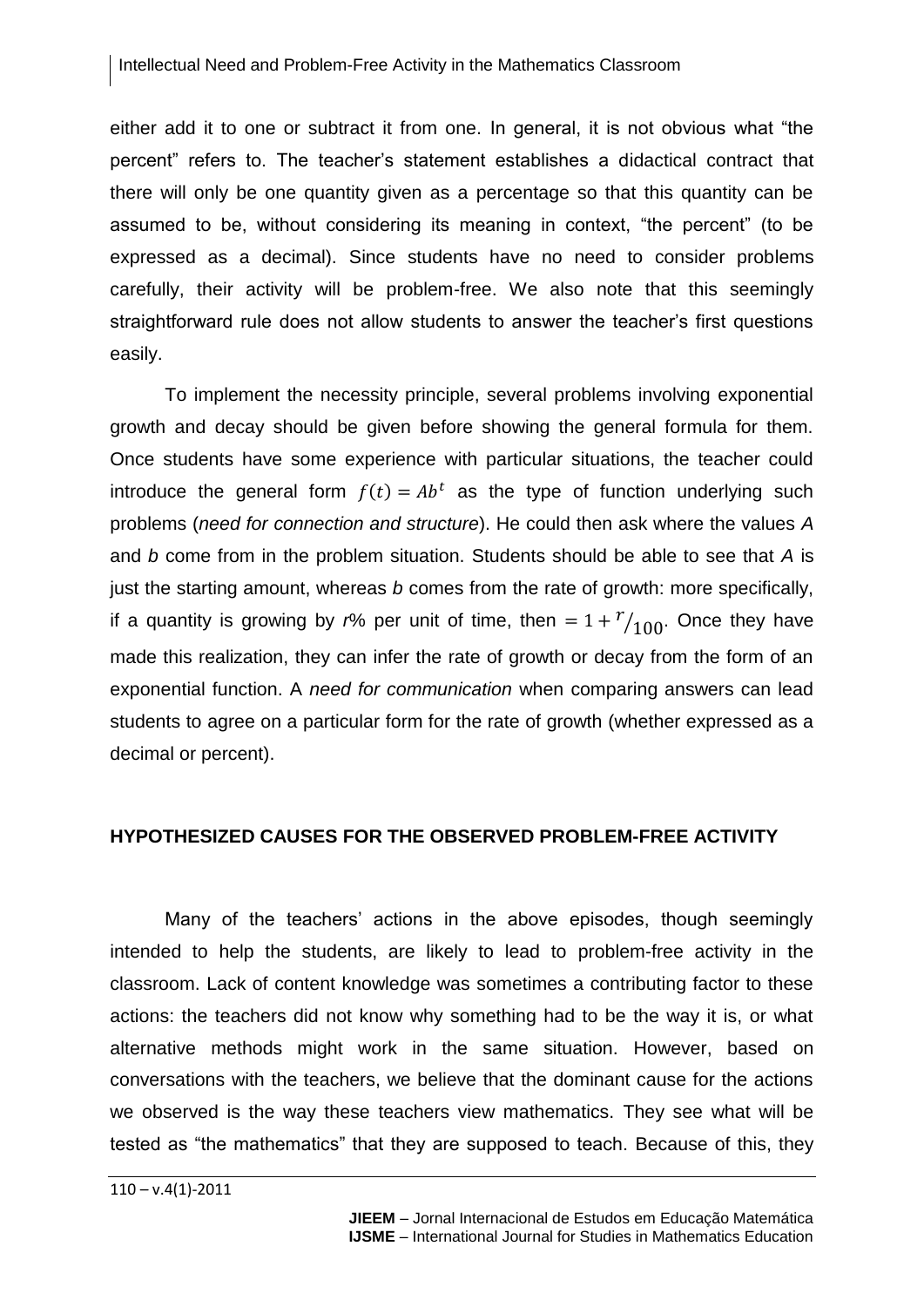do not consider other options for solving problems. If the goal is for students to be able to use arithmetic sequences to solve certain problems on a test, then it does not matter whether there are easier ways to solve such problems or other ways of thinking about them. In their view, teachers are not supposed to stimulate students to think deeply about problems; rather, they are supposed to prepare students for testing and future courses by covering specific material. This view does not arise in a vacuum, but rather is shaped by external pressures. In recent years, the frequency and importance of mathematics testing have increased significantly. Teachers are expected to make sure most of their students perform adequately on these tests so that the school continues to receive funding. We hypothesize that, because the tests tend to cover a lot of material at a shallow level using specific types of problems, the curriculum teachers teach follows a similar pattern. This performance-driven attitude (where performance is measured by speed and accuracy rather than deep understanding) leads teachers to look for ways to speed up student learning, such as giving the students a fixed procedure before assigning problems. However, if one accepts the DNR premise that learning arises from solving problems that require students to go beyond their current knowledge, then such attempts become counterproductive.

Teachers may also believe that new methods should be introduced using the simplest possible problems, to minimize technical complications and extraneous features. However, simple problems are often solvable by simpler methods, in which case they will not create intellectual need for the method being taught. On the contrary, students may view the use of the new method as an arbitrary requirement imposed by the teacher.

We believe that these actions and attitudes are not restricted to the two teachers we observed; our impression is that mathematics classrooms across the country and at all age levels share many of these characteristics. Because of this, similar manifestations of problem-free activity are likely to occur. By attending to the intellectual need of their students and encouraging problem-laden, rather than problem-free, activity, teachers can help their students learn more. We have made particular suggestions for infusing the situations we observed with intellectual need.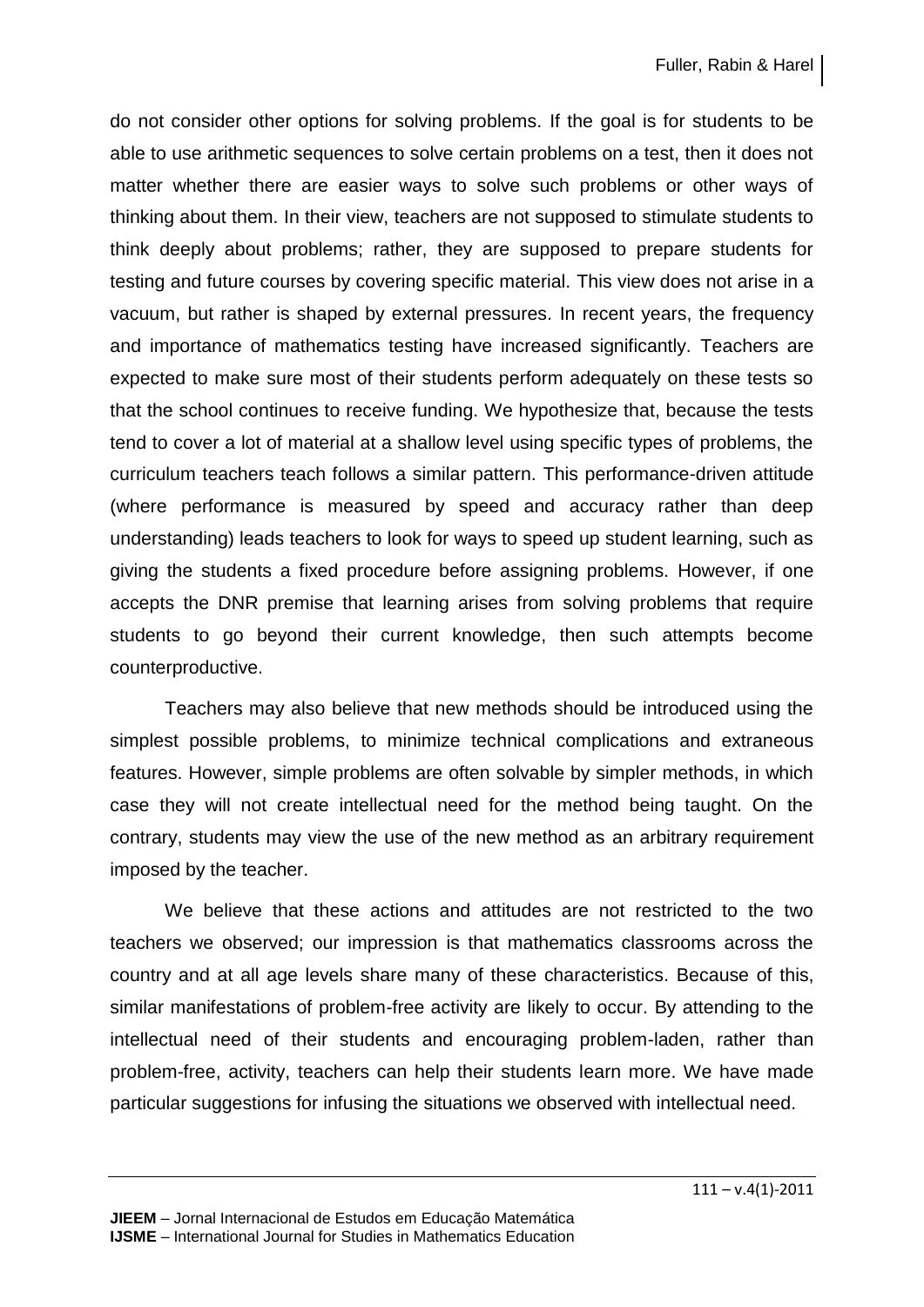#### **IMPLICATIONS FOR TEACHING AND TEACHER TRAINING**

We believe that problem-free activity occurs frequently in most mathematics classrooms. It deserves further scrutiny: teachers should learn to both identify and prevent such activity. Our observations and example scenarios suggest several guidelines for teaching with intellectual need.

#### **1. Formulate long-term goals for instruction.**

Teachers should have clear objectives for their overall class and each activity they give to students. Otherwise, it is highly unlikely that students will perceive any intellectual purpose behind their mathematical activity. Based on the curriculum they are given, teachers should formulate overarching questions that drive the material and select material that instantiates these questions and helps to achieve the goals of the course. They should also present tasks in an organized fashion so that the goals of each activity are clear to students.

#### **2. Choose tasks carefully.**

Our observations highlight the importance of the tasks assigned to students. In addition to furthering long-term goals, tasks should be clear, problematic, and reasonable—though they need not be real. Tasks should be understandable using students' existing knowledge, but they should require significant thinking to solve. At times it may be desirable to present more difficult tasks first, and then suggest that students consider how to formulate and solve a simpler version of the problem.

#### **3. Emphasize the meaning of problems and their solutions.**

 $112 - v.4(1) - 2011$ Problems should set up meaningful situations rather than merely serving as triggers for some action. Teachers should check on how students understand problems, particularly when students encounter difficulty. They should not assume that students interpret problems in the same way they do. When problems are ambiguous, the teacher can prompt a discussion among students regarding which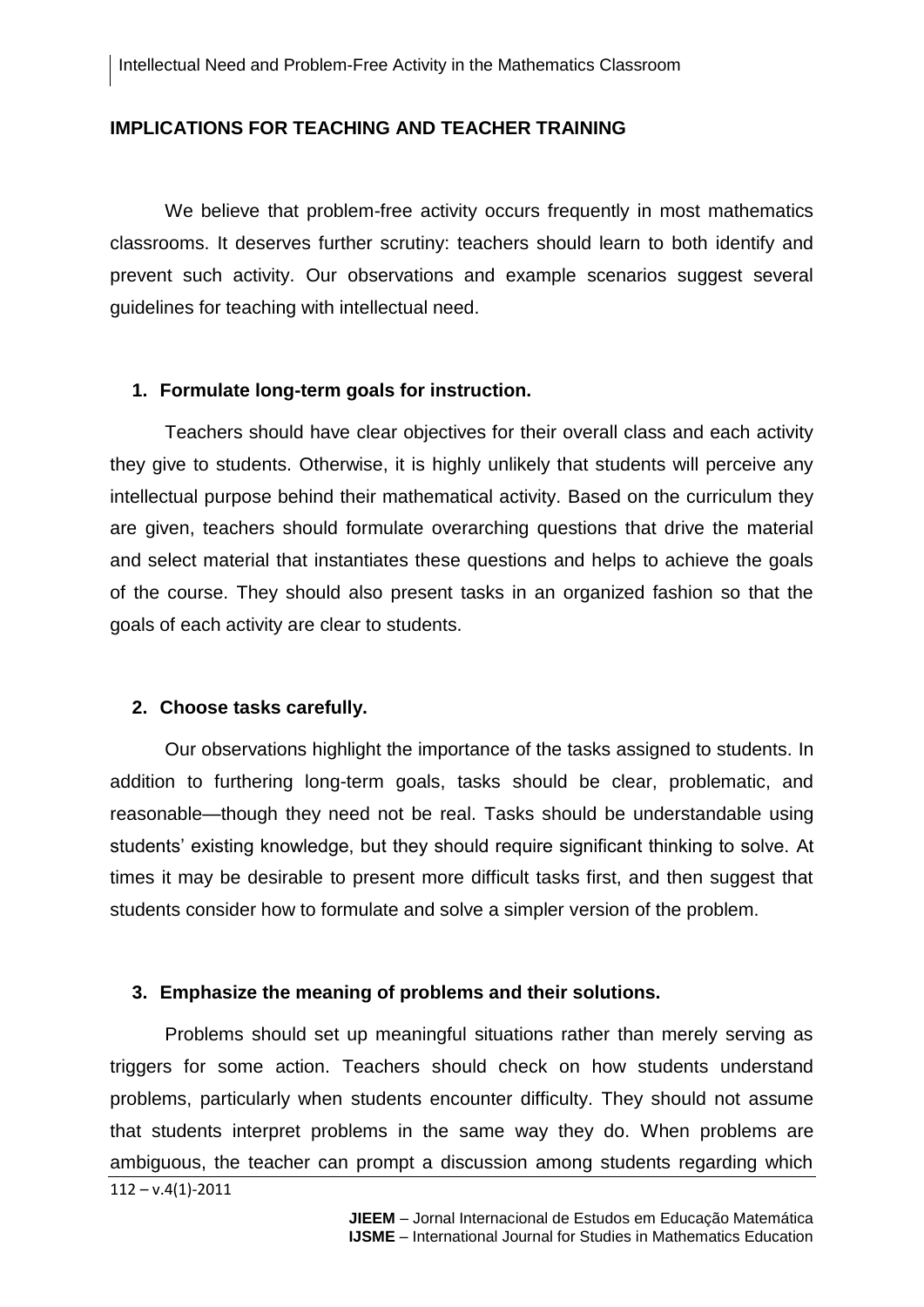interpretation seems most reasonable. Moreover, teachers should emphasize that many mathematics problems have a physical (real-world) embodiment as well as geometric and algebraic representations. Key features of any of these three realizations can be expected to correspond to important features in the others, and these correspondences can be sought and exploited in problem-solving.

# **4. Allow students to explore their own methods of solving problems.**

In general, problems or questions should be presented before procedures are introduced; in this way, the need for a procedure is supplied by a problem. Students should be encouraged to attack problems in their own ways, unfettered by procedural restrictions. The teacher can wait to introduce a standard algorithm until students have presented their own methods or encountered significant difficulties. In addition, problems that motivate standard algorithms should not be solvable by easier procedures—they should either require the algorithm being motivated or be awkward to solve by other means. When alternate solution methods arise, students should be encouraged to compare them based on intellectual criteria.

These guidelines have several implications for teacher training programs. As noted earlier, content knowledge alone is insufficient for good teaching. Teachers should not only learn how to correctly interpret and solve problems, but also they should explore common student interpretations and solution attempts for different types of problems. They should be taught to explain the meaning of a problem in relation to a student's understanding of it. This can be quite difficult, particularly when students are not articulate in describing their interpretation. Teachers should be provided with coherent curricula that provide explicit links between the goals of instruction (both local and overarching) and the tasks that are presented to students. Teachers should understand these goals and how different tasks can achieve them. Teachers should also be trained to create and select tasks that will maximize learning opportunities for students by stimulating intellectual need. Finally, teachers should learn to value and pay attention to student thinking. Teachers and textbooks need not always be the sources of solution procedures; student ideas can drive much of the learning that occurs. To achieve these results, it is necessary to provide teachers with explicit examples of carefully-selected problem tasks that fit into a